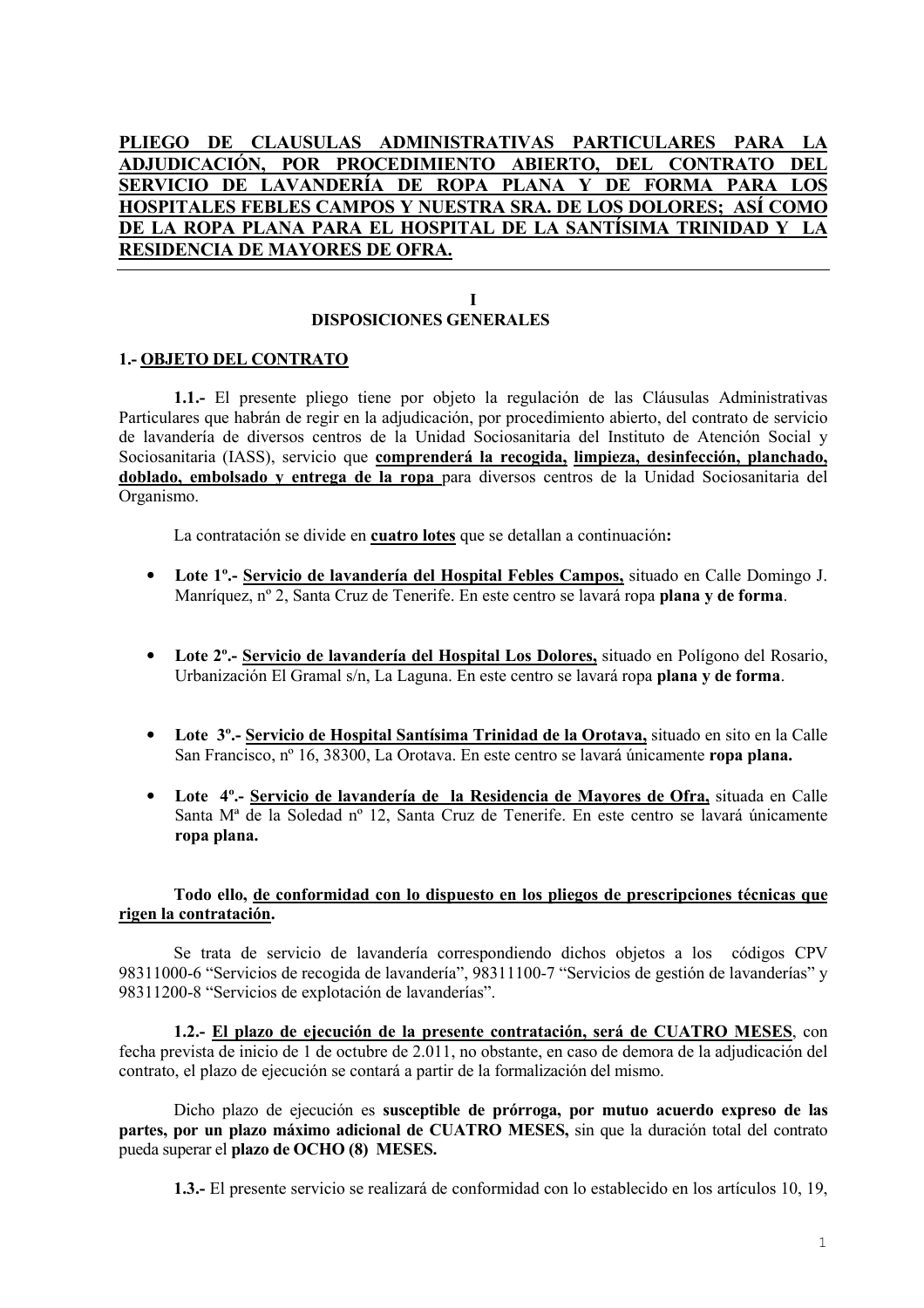277 y siguientes de la Ley 30/2007, de 30 de octubre, de Contratación del Sector Público (LCSP, en adelante).

## 2.- ÓRGANO DE CONTRATACIÓN

2.1.- El órgano de contratación que actúa en nombre del Instituto de Atención Social y Sociosanitaria es la Presidencia de este Organismo Autónomo, de acuerdo con lo dispuesto en las Bases de Ejecución del Presupuesto del IASS.

2.2.- El mencionado órgano tiene facultad para adjudicar el correspondiente contrato administrativo y, en consecuencia, ostenta las prerrogativas de interpretarlo, resolver las dudas que ofrezca su cumplimiento, modificarlo por razones de interés público, acordar su resolución y determinar los efectos de ésta, con sujeción a la normativa aplicable. Los acuerdos que a este respecto dicte serán ejecutivos, sin periuicio del derecho del contratista a su impugnación ante la Jurisdicción competente.

#### 3.- RÉGIMEN JURIDICO

3.1.- La contratación a realizar se califica como contrato de servicios de carácter administrativo. encontrándose su objeto incluido en los artículos 10, 19, 277 y siguientes de la Ley de Contratos del Sector Público. El contrato se regirá por lo previsto en dicha Ley, en el Real Decreto 817/2009, de 8 de mayo, por el que se desarrolla parcialmente la LCSP, y en lo no regulado por éste, por el Reglamento General de la Ley de Contratos de las Administraciones Públicas, aprobado por Real Decreto 1098/2001, en tanto continúe vigente, o a las normas reglamentarias que le sustituyan, así como por las demás disposiciones dictadas en desarrollo y aplicación de la LCSP, así como restante normativa que le resulte aplicable al objeto contractual.

### Serán de aplicación las cláusulas contenidas en el presente pliego de cláusulas administrativas particulares y en el de prescripciones técnicas.

3.2.- Las cuestiones litigiosas surgidas sobre la interpretación, modificación y resolución del contrato, y efectos de ésta, serán resueltas por el órgano de contratación, cuyos acuerdos pondrán fin a la vía administrativa, y serán inmediatamente ejecutivos, pudiendo ser recurridos potestativamente en reposición ante el mismo órgano que los dictó, o ser impugnado mediante recurso contencioso-administrativo, conforme a lo dispuesto en la Ley reguladora de dicha Jurisdicción.

Son susceptibles de recurso especial en materia de contratación, los actos relacionados en el artículo 310 de la Ley 30/2007, de 30 de octubre, de Contratación del Sector Público. Estos recursos se interpondrán de conformidad con lo dispuesto en el artículo 314 de dicha Lev.

### 4.- CAPACIDAD, CLASIFICACIÓN Y SOLVENCIA PARA CONTRATAR

4.1.- Podrán contratar con la Administración las personas naturales o jurídicas, españolas o extranjeras que, teniendo plena capacidad de obrar, no se hallen comprendidas en alguna de las circunstancias previstas en el artículo 49 del LCSP, extremo que se podrá acreditar por cualquiera de los medios establecidos en el artículo 62 del LCSP.

Las empresas deberán ser personas físicas o jurídicas cuya finalidad o actividad tenga relación directa con el objeto del contrato, según resulte de sus respectivos estatutos o reglas fundacionales y dispongan de una organización con elementos personales y materiales suficientes para la debida ejecución del contrato.

Las empresas no españolas de Estados miembros de la Unión Europea deberán acreditar su capacidad de obrar mediante certificación de inscripción en uno de los registros profesionales o comerciales que se indican en el anexo I del Reglamento General de la LCAP.

Las restantes empresas extranieras deberán acreditar su capacidad de obrar mediante informe expedido por la Misión Diplomática Permanente u Oficina Consular de España del lugar del domicilio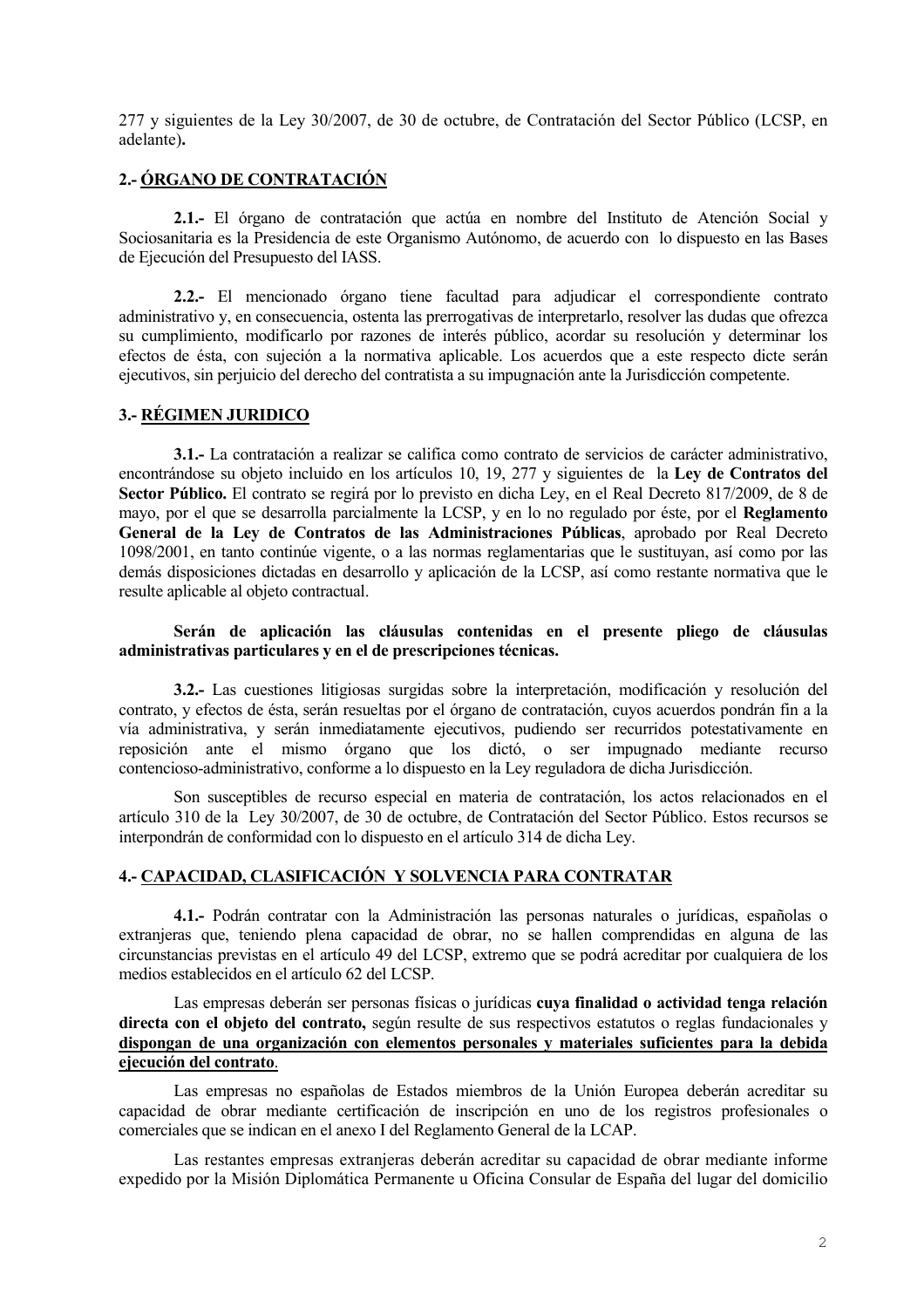de la empresa, en la que se haga constar, previa acreditación por la empresa, que figuran inscritas en el Registro local profesional, comercial o análogo o, en su defecto, que actúan con habitualidad en el tráfico local en el ámbito de las actividades a las que se extiende el objeto del contrato, así como el informe de reciprocidad a que se refiere el artículo 44 LCSP.

También podrán contratar con el IASS las uniones de empresas que se constituyan temporalmente al efecto, debiendo acreditar su capacidad y personalidad cada una de las empresas agrupadas, en los términos expresados en esta cláusula y en la cláusula 12.2 de las de este pliego.

#### $4.2 -$ Clasificación y solvencia

4.2.1. Para participar en la presente licitación, las empresas han de contar con la siguiente clasificación:

LOTE 1 HOSPITAL FEBLES CAMPOS: Se deberá contar con la clasificación Grupo U) Servicios Generales Subgrupo 2. Lavandería y Tinte, categoría Categoría B.

4.2.2.- Si el licitador concurre únicamente a lotes números 2,3, y 4 o a cualquiera de ellos, deberá acreditar la solvencia técnica y económica, de conformidad con la siguiente documentación:

- La solvencia económica y financiera se acreditará a través de todos los siguientes medios:
	- Declaraciones apropiadas de entidades financieras en las que se ponga de manifiesto la  $\mathcal{L}^{\pm}$ capacidad del licitador para responder de las obligaciones que deriven del contrato.
	- Las cuentas anuales presentadas en el Registro Mercantil o en el Registro oficial que  $\omega_{\rm{eff}}$ corresponda. Los empresarios no obligados a presentar las cuentas en Registros oficiales podrán aportar, como medio alternativo de acreditación, los libros de contabilidad debidamente legalizados.

Si, por una razón justificada, el empresario no está en condiciones de presentar las referencias solicitadas, se le autorizará a acreditar su solvencia económica y financiera por medio de cualquier otro documento que se considere apropiado por el órgano de contratación.

La solvencia técnica o profesional, se acreditará mediante presentación de todos los siguientes medios:

- Una relación de los principales servicios o trabajos de lavandería realizados en los últimos tres años que incluva importe, fechas y el destinatario, público o privado, de los mismos. Los servicios o trabajos efectuados se acreditarán mediante certificados expedidos o visados por el órgano competente, cuando el destinatario sea una entidad del sector público o, cuando el destinatario sea un sujeto privado, mediante un certificado expedido por éste o, a falta de este certificado, mediante una declaración del empresario. A tal efecto, de deberá haber prestado un servicio de similares características al que es objeto de contratación, en los últimos tres años.
- Declaración indicando la maguinaria, material y equipo técnico del que se dispondrá para la ejecución de los trabajos o prestaciones, a la que se adjuntará la documentación acreditativa pertinente, y sin hacer referencia a los medios que se puedan aportar como oferta (apartado 4ª de mejoras complementarias).

O bien, acreditarán la solvencia técnica y económica para los lotes 2, 3 y 4 mediante presentación de la clasificación vigente Grupo U) Servicios Generales Subgrupo 2. Lavandería y Tinte, categoría Categoría A, o sucesivas categorías.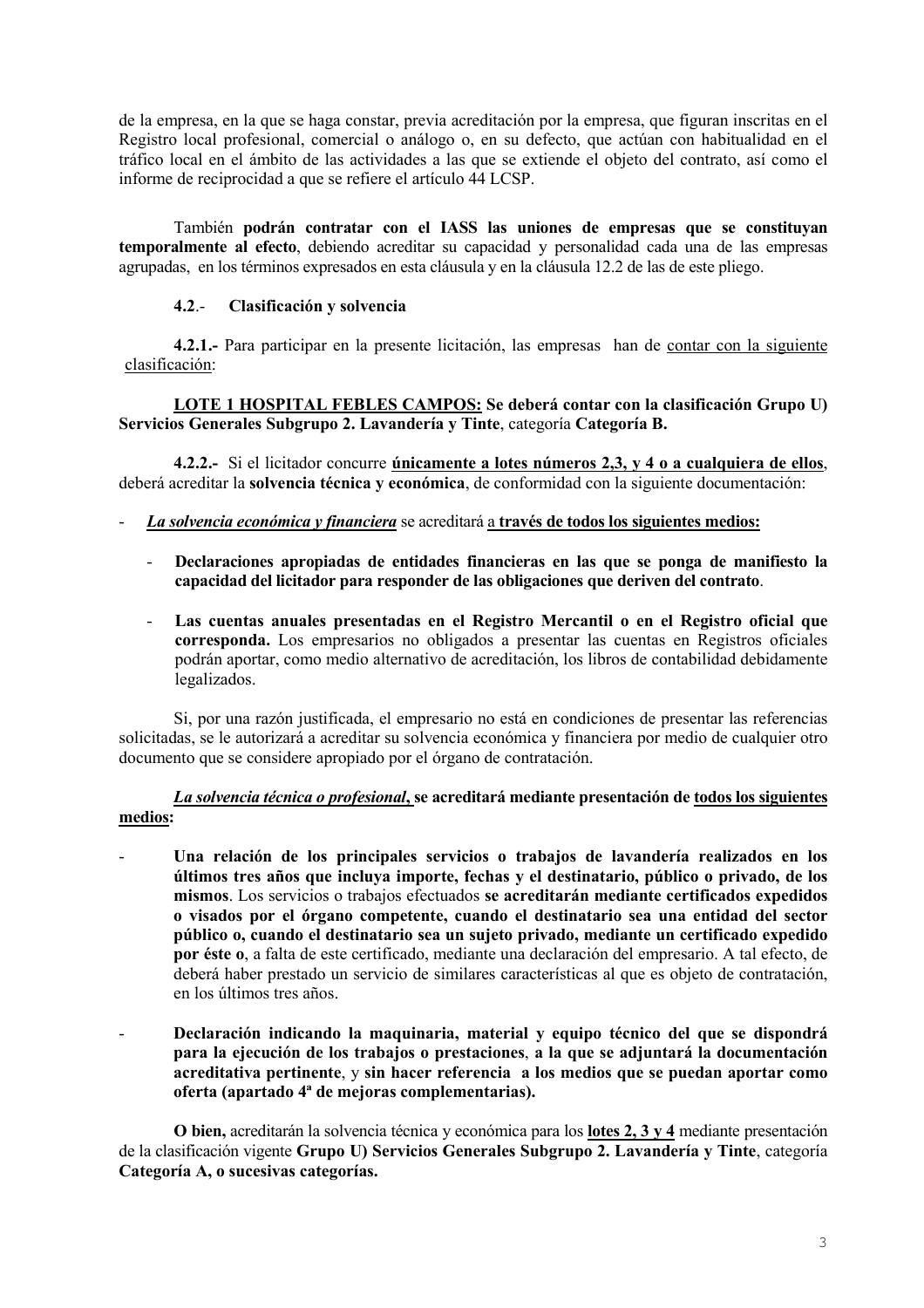### Si una empresa licitadora concurre conjuntamente a los lotes 1, 2, 3 y 4, bastará con presentar la clasificación en Grupo U) Servicios Generales Subgrupo 2. Lavandería y Tinte, categoría Categoría B.

4.2.4.- En las uniones temporales de empresarios que liciten al Lote 1, será requisito básico para la acumulación de las características de cada uno de los integrantes, y en concreto para su clasificación por el órgano de contratación, por medio de la mesa de contratación, que todas las empresas que concurran a la licitación del contrato hayan obtenido previamente clasificación como empresas de servicios, salvo cuando se trate de empresas no españolas de Estados miembros de la Comunidad Europea, en cuyo caso, para la valoración de su solvencia concreta respecto de la unión temporal, se estará a lo dispuesto en la LCSP.

Cuando un integrante de la unión temporal esté clasificado en el subgrupo exigido con categoría igual o superior a la pedida, la unión temporal alcanzará la clasificación exigida. En los restantes casos se estará a lo dispuesto en los artículos 51 y 52 del Reglamento de Contratos de las Administraciones Públicas.

4.3.- Los que contraten con la Administración deberán hacerlo mediante la representación de personas debidamente facultadas para ello.

Los licitadores deberán solicitar y obtener de la Secretaría Delegada de este Organismo Autónomo, acto expreso y formal de bastanteo de la documentación que pretendan aportar a los efectos de acreditar su representación para licitar, con carácter previo a la presentación de la misma.

No obstante y con carácter excepcional, los documentos acreditativos de la representación, podrán ser calificados, en el seno de la Mesa de Contratación, por el Secretario o Técnico de Administración General que le sustituya, interviniente en la misma, consignándose expresamente en el acta la manifestación respecto a si la documentación aportada es bastante para que el representante ejerza las facultades de licitar en relación con el expediente concreto.

### 5.- PRESUPUESTO DE LICITACION

### 5.1.- El presupuesto de licitación del servicio a contratar, por el plazo de CUATRO (4) **MESES**, asciende al siguiente total aproximado por lotes:

| <b>PRESUPUESTO</b><br><b>POR LOTES</b>             | <b>ROPA</b><br><b>PLANA</b> | <b>ROPA DE</b><br><b>FORMA</b> | <b>TOTAL LOTES</b><br><b>SIN IGIC</b> | <b>IGIC 5%</b> | <b>TOTAL</b>    |
|----------------------------------------------------|-----------------------------|--------------------------------|---------------------------------------|----------------|-----------------|
| LOTE 1:<br><b>H. FEBLES</b><br><b>CAMPOS</b>       | 135.411,35 €                | 21.541,02 €                    | 156.952,37 €                          | 7.847,62 €     | 164.799,99 €    |
| LOTE $2:$<br><b>H. N. S. LOS</b><br><b>DOLORES</b> | 34.979,00 €                 | 4.644,67 €                     | 39.623,67 €                           | 1.981,18€      | 41.604,85 €     |
| $LOTE3$ :<br><b>H.S. TRINIDAD</b>                  | 29.625,54 €                 | $0,00 \in$                     | 29.625,54 €                           | 1.481,28 €     | 31.106,82 $\in$ |
| LOTE 4:<br><b>C. MAYORES DE</b><br><b>OFRA</b>     | 25.082,74 €                 | $0,00 \in$                     | 25.082,74 €                           | 1.254,14 €     | 26.336,88 €     |
|                                                    | <b>TOTAL</b>                |                                | 251.284,32 €                          | 12.564,22 €    | 263.848,54 €    |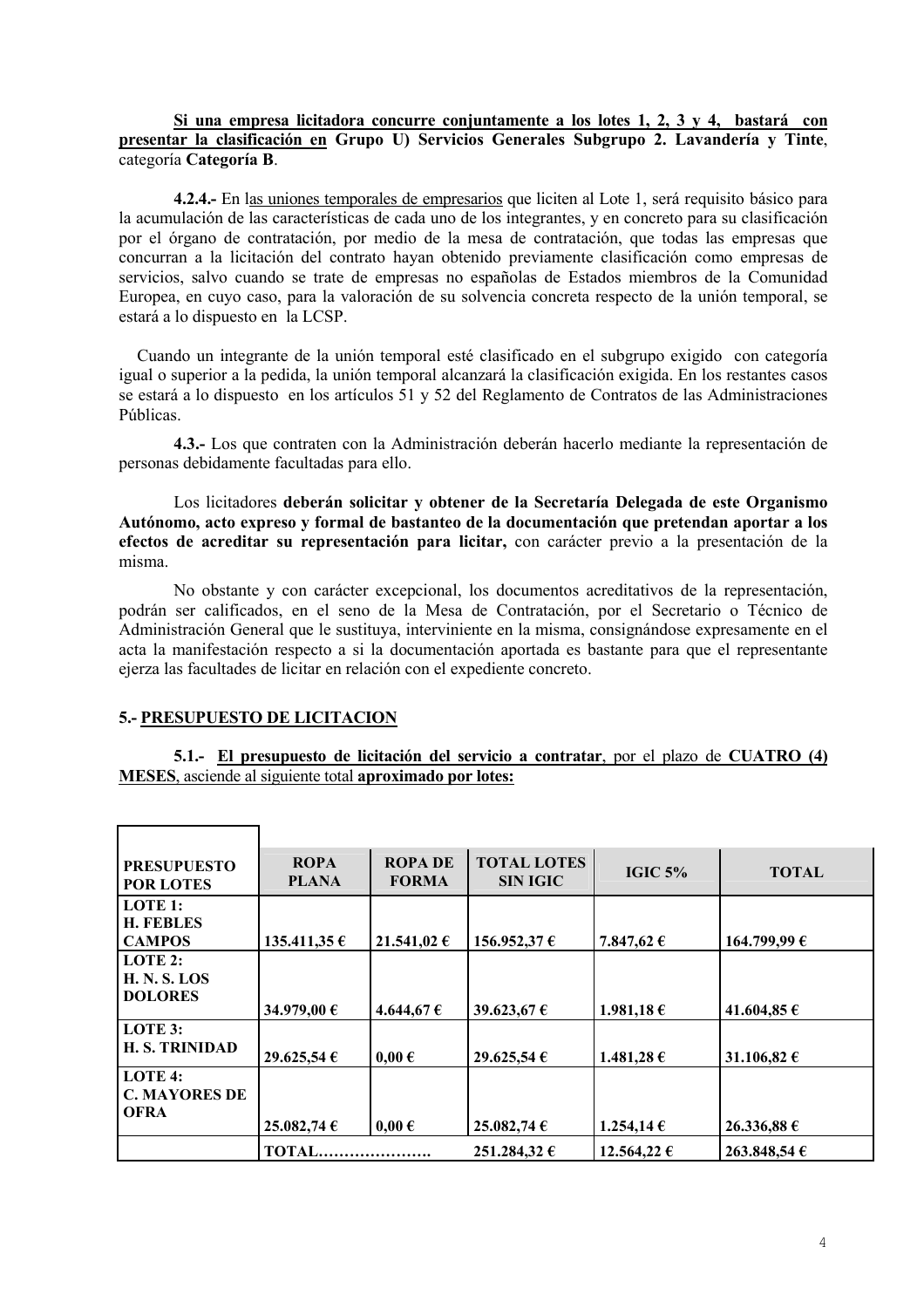Este presupuesto base de licitación está calculado sobre un precio máximo de kilo de ropa de 0,81€ para la ropa plana, y 1,05€ para la ropa de forma (sin incluir IGIC), y sobre unas cuantías de ropa estimadas por mes.

La Unidad Sociosanitaria, en función de las necesidades actualizadas de cada centro, podrá superar o disminuir el número de kilogramos de ropa a entregar al adjudicatario durante la ejecución del contrato, para su recogida, limpieza, desinfección, planchado, doblado, embolsado y posterior entrega, sin que la disminución genere derecho a indemnización alguna. El aumento de la cantidad de ropa a entregar al adjudicatario por encima de la previsión mensual solo podrá realizarse previa existencia de crédito adecuado y suficiente, y contabilización al efecto.

El licitador deberá formular su precio máximo de kilo de ropa de lavado para cada uno de los lotes a los que formule oferta, distinguiendo si se trata de ropa plana o ropa de forma, y señalando el IGIC como partida independiente, precio que en ningún caso podrá superar el precio máximo señalado anteriormente (0,81€ para la ropa plana, y 1,05€ para la ropa de forma, ambos sin incluir IGIC).

La Unidad Sociosanitaria del IASS solo podrá superar el número estimado de kilogramos de ropa a entregar al adjudicatario, siempre que exista crédito adecuado y suficiente, y proceda a su contabilización.

5.2.- El adjudicatario se compromete a realizar el objeto de contratación por el precio establecido, cumpliendo con las condiciones de presentación establecidas en el presente pliego, en el de prescripciones técnicas y en su oferta. En la cantidad señalada como precio de kilogramo de ropa se encuentran incluidos la totalidad de los gastos que al adjudicatario le pueda producir la realización del presente contrato, así como tributos y seguros.

### **6.- EXISTENCIA DE CREDITO PRESUPUESTARIO**

6.1.- Existe el crédito presupuestario preciso para atender a las obligaciones económicas que se deriven de la contratación para el ejercicio 2011 con cargo a las siguientes partidas presupuestarias:

- 1. Residencia de Mayores de Ofra: 11.231600.227.
- 2. Hospital Los Dolores: 11.312020.227.
- 3. Hospital Febles Campos: 11.312010.227.
- 4. Hospital Santísima Trinidad: 11.312030.227.

6.2.- Las cantidades correspondientes a las anualidad 2012, se imputarán a las partidas que corresponda del Presupuesto del IASS para esos ejercicios.

### 7.- REVISION DE PRECIOS

Dado el plazo de ejecución del contrato, no se establece fórmula o sistema de revisión de precios.

#### $\mathbf{H}$ **ADJUDICACION DEL CONTRATO**

#### 9.- FORMA DE ADJUDICACION

9.1.- El contrato se adjudicará mediante procedimiento abierto, a la proposición que el órgano de contratación considere más ventajosa, de acuerdo con los criterios que se especifican en el apartado siguiente. Dado que el objeto del contrato se incluye en la categoría 27 del Anexo II de la LCSP, de conformidad con lo establecido en el artículo 13.1 de dicha norma, el presente procedimiento queda excluido de publicidad comunitaria.

9.3.- Criterios de adjudicación: Los criterios que han de servir de base al órgano de contratación para adjudicar el contrato son los siguientes, por orden decreciente de importancia con arreglo a la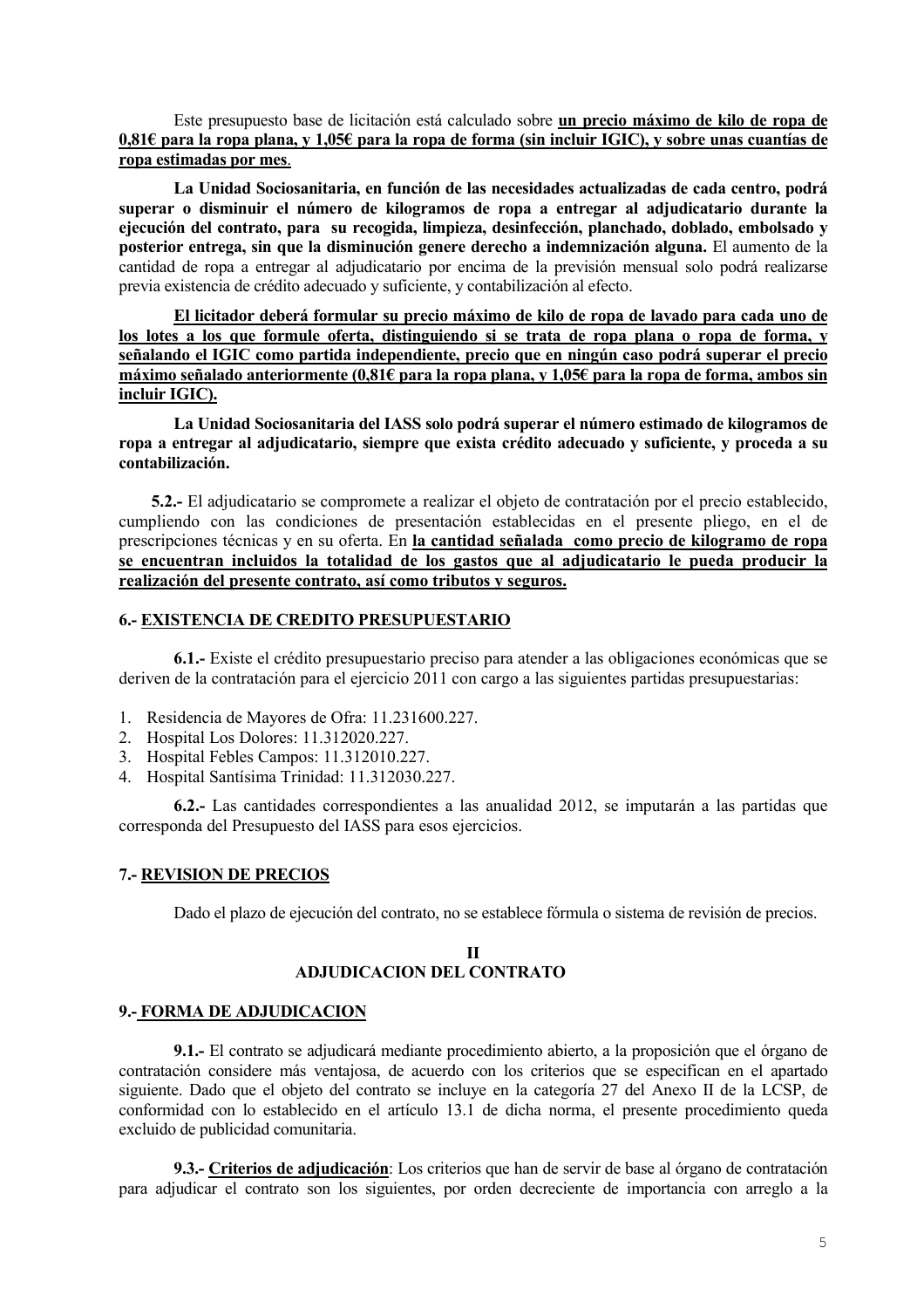siguiente ponderación:

| <b>CRITERIOS</b>                                                                                                                                                                                                                                                                                                                                                                                                                                                                                                                                                                                                                                                                                                           | PUNT.     | <b>PONDERACIÓN</b> |
|----------------------------------------------------------------------------------------------------------------------------------------------------------------------------------------------------------------------------------------------------------------------------------------------------------------------------------------------------------------------------------------------------------------------------------------------------------------------------------------------------------------------------------------------------------------------------------------------------------------------------------------------------------------------------------------------------------------------------|-----------|--------------------|
| 1. Precio más económico por Kilogramo de ropa plana a<br>tratar (que incluya recogida, limpieza, desinfección,<br>planchado, doblado, embolsado y entrega de la ropa),<br>debiendo distinguirse entre precio ropa plana y ropa de forma                                                                                                                                                                                                                                                                                                                                                                                                                                                                                    | 60 puntos | 60%                |
| 2. Servicio de repasado y cosido de prendas en caso de<br>deterioro, rotura o pequeños desperfectos, incluyendo<br>reposición de botones y trabillas, todo ello sin coste para<br>la Administración. O puntos si no se ofrece, o 15 puntos si se<br>oferta.                                                                                                                                                                                                                                                                                                                                                                                                                                                                | 15 puntos | 15%                |
| 3. Ampliación, sin coste para la Administración, del<br>servicio de lavandería a otros elementos textiles de los<br>centros, no incluidos en el contrato (cortinas, estores,<br>sofás, etc). Debiendo especificar el número de unidades,<br>objeto y su frecuencia de lavado, que no suponga coste<br>adicional. El Instituto de Atención Social y Sociosanitaria<br>asignará un precio de mercado al servicio de lavandería<br>ofrecido en función de los objetos de propuesta, y se<br>asignará la máxima puntuación al mayor importe ofrecido<br>y el resto de los puntos por reglas de tres de mayor a menor<br>puntuación, de mayor a menor importe ofrecido. Si no se<br>ofrece esta mejora se puntuará con 0 puntos | 15 puntos | 15%                |
| 4. Mejoras complementarias al pliego que supongan una<br>mayor eficiencia para el servicio, y no se recojan como<br>requisito indispensable en el pliego, (básculas, chips en<br>las prendas, escaner, etc). Se asignará la puntuación en<br>relación al precio de mercado del producto ofertado,<br>determinado por el Instituto de Atención Social y<br>Sociosanitaria. Si no se ofrece esta mejora se puntuará con<br>0 puntos.                                                                                                                                                                                                                                                                                         | 10 puntos | 10%                |

### La valoración de las ofertas se realizará conforme con el siguiente detalle:

### Se presentará una oferta por cada lote al que se licite.

Si algún licitador no aporta la documentación relativa a alguno de los criterios de adjudicación, o la misma no contiene todos los requisitos exigidos en los párrafos siguientes, la proposición de dicho licitador no será valorada respecto del criterio de que se trate. Asimismo, si esta fuera ilegible, o existiera error insubsanable en la misma, no se valorará dicho criterio.

## 1. - OFERTA ECONÓMICA (60%)

En las ofertas económicas presentadas se entenderán incluidos todos los gastos que al licitador le ocasionare la ejecución del contrato. El empresario que haya licitado en unión temporal con otros empresarios no podrá, a su vez, presentar proposiciones individualmente, ni figurar en más de una unión temporal participante en la licitación. El incumplimiento de esta prohibición dará lugar a la no admisión de todas las ofertas por él suscritas. De igual modo ningún licitador podrá presentar dos ofertas al mismo lote.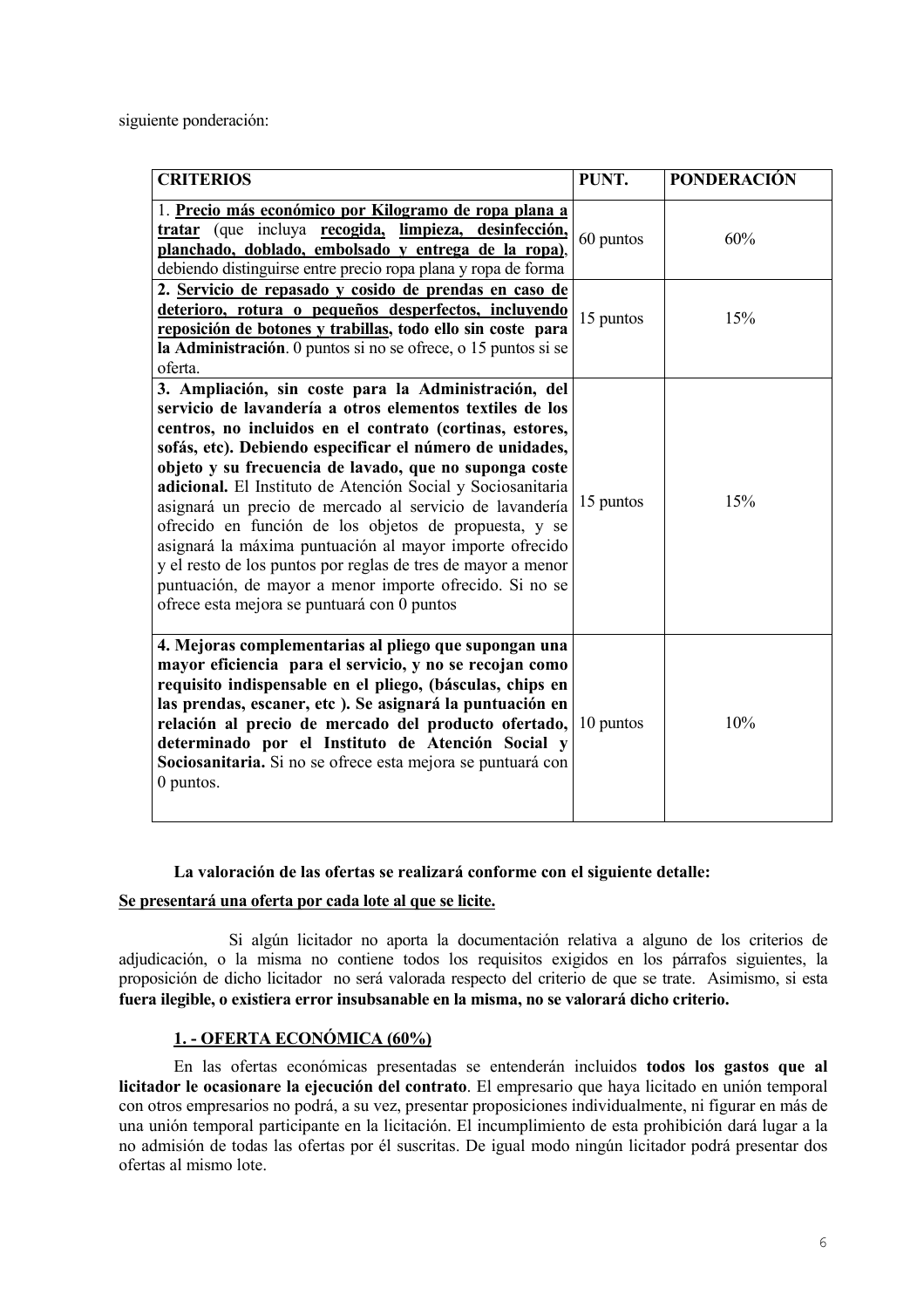El licitador deberá señalar en su oferta el precio del kilogramo de ropa plana y ropa de forma a tratar (precio que incluirá recogida, limpieza, desinfección, planchado, doblado, embolsado y entrega de la ropa y los demás gastos en que incurra el contratista por la ejecución del contrato, excepto el Impuesto General Indirecto Canario), precios que en ningún caso podrá superar los importes máximos señalados en la cláusula 5<sup>ª</sup>; no obstante, a efectos de puntuación de las ofertas económicas, solo se tendrá en cuenta el precio del kilogramo de ropa plana.

La oferta económica deberá cumplimentarse conforme al modelo que se adjunta al presente Pliego como Anexo IV.

La oferta económica se valorará de 0 a 60 puntos, de acuerdo con las normas siguientes:

Precio: el sistema de valoración que se empleará consiste en utilizar la fórmula proporcional habitual, estableciendo proporciones entre la mejor oferta y el precio de licitación y asignando puntuaciones a las demás en función de la proporción directa que mantengan en relación a ese intervalo, pero tratando de salvar el comportamiento de dicha fórmula proporcional en el caso de que las propuestas se encuentren en un intervalo próximo al importe de licitación, en cuyo caso su aplicación asigna grandes diferencias de puntuación a pequeñas diferencias en las bajas.

En consecuencia se establece un Factor Corrector que se activa cuando la Mejor Oferta no alcanza una determinada baja para reducir esa distorsión, denominándose este limite Umbral de Referencia (UR).

El funcionamiento se traduce del siguiente modo:

a) si la Mejor propuesta no mejora el nivel fijado por el Umbral de Referencia (MO>UR), se activará el factor corrector de la fórmula proporcional, asignando a las distintas propuestas puntos en función de la bondad de la propuesta respecto a las condiciones de licitación. Este factor corrector supondrá que la mejor propuesta no alcanzará la totalidad de los puntos en juego correspondientes al criterio en valoración.

b) Si nos encontramos que la Mejor propuesta mejora el nivel fijado por el Umbral de Referencia (MO<=UR), no se aplicará el factor corrector, por lo que el resultado será equivalente al que se obtendría aplicándose la formula proporcional de un modo directo, obteniendo la mejor oferta la totalidad de los puntos vinculados al criterio de valoración y el resto según proporción directa.

### DESARROLLO DE LA FÓRMULA PROPORCIONAL

El criterio económico consta de un total de X puntos, y el resultado de valoración de cada propuesta dependerá del volumen de la baja ofertada. Para poder optar a alcanzar el máximo de la puntuación asignada a esta variable, será necesario que la oferta tenga una baja superior al Umbral de Referencia definido respecto al precio de licitación, pudiéndose dar dos supuestos:

a) Si la mejor oferta está comprendida entre el Precio de Licitación y el Umbral de Referencia, esto es, si MO>UR, los puntos se asignaran por método proporcional simple tomando como base la diferencia entre el umbral de referencia y el precio de licitación, esto es:  $Xn = (PL-On) / (PL-UR) * X$ 

b) Si la mejor oferta es inferior o igual al Umbral de Referencia, o sea, MO<=UR, los puntos se asignaran por método proporcional simple tomando como base la diferencia entre la mejor oferta y el precio de licitación:

$$
Xn = (PL-On) / (PL-MO) * X
$$

Siendo en ambos casos:

- o Xn: Resultado de la valoración económica de la oferta en estudio
- o PL: Presupuesto de Licitación
- o On: Valor de la oferta económica en estudio
- o MO: Valor de la Mejor Oferta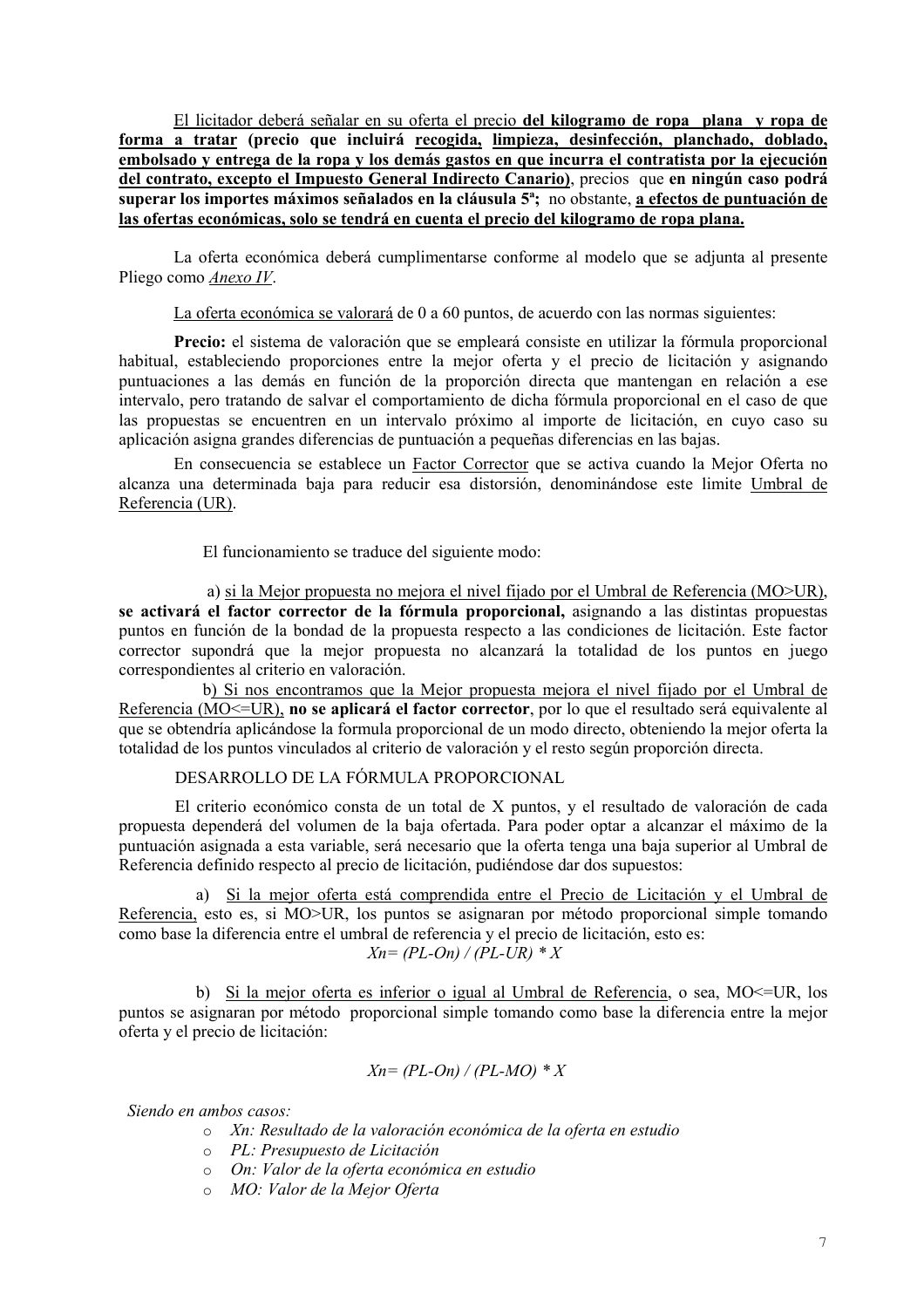- o UR: Umbral de Referencia
- X: Puntos asignados al criterio económico  $\circ$

A modo de resumen, se incluye la siguiente tabla:

| Criterio Económico                                   | Caso apartado $A - (MO > UR)$ | Caso apartado B - $(MO \leq UN)$ |
|------------------------------------------------------|-------------------------------|----------------------------------|
| Valoración Económica de<br>la oferta en estudio (Xn) | $Xn = (PL-On)/(PL-UR)*X$      | $Xn=(PL-On)/(PL-MO)*X$           |

Datos:

- Presupuesto de Licitación (PL).
- Umbral de Referencia (UR): se fija aplicando una baja del 5% sobre el Presupuesto de Licitación,
- Criterio Económico:  $X = 60$  puntos.

Podrán ser consideradas desproporcionadas o anormales las proposiciones que sean inferiores en más de 10 unidades porcentuales a la media aritmética de las ofertas presentadas. En tales casos, el órgano de contratación podrá solicitar aclaración de la empresa a la que correspondiera la oferta anormalmente baja, a los efectos de verificar o comprobar la susceptibilidad de su cumplimiento.

## $2.-CRITERIOS 3Y4$

Se utilizará la siguiente fórmula:

## $P = (pm*O)/mo$

Donde "P" es la puntuación, "pm" es la puntuación máxima, "mo" es la mejor oferta y "O" es el valor cuantitativo de la oferta que se valora).

### Ninguna de las meioras propuestas podrá suponer coste alguno para la Administración.

En el supuesto de producirse la prórroga del contrato, se mantendrán las mejoras ofertadas.

En caso de empate, tendrán preferencia en la adjudicación aquellas empresas que:

- En el momento de acreditar su solvencia técnica, tengan en su plantilla un número de trabajadores con discapacidad superior al 2 por 100. Si varias empresas licitadoras de las que hubieren empatado en cuanto a la proposición más ventajosa acreditan tener relación laboral con personas con discapacidad en un porcentaie superior al 2 por 100, tendrá preferencia en la adjudicación del contrato el licitador que disponga del mayor porcentaje de trabajadores fijos con discapacidad en su plantilla.
- Seguidamente, tendrán preferencia aquellas empresas dedicadas específicamente a la promoción e inserción laboral de personas en situación de exclusión social, reguladas en la Disposición Adicional Novena de la Ley 12/2001, de 9 de julio, de Medidas Urgentes de Reforma del Mercado de Trabajo para el Incremento del Empleo y la Mejora de su Calidad. valorándose el compromiso formal del licitador de contratar no menos del 30 por 100 de sus puestos de trabajo con personas pertenecientes a los siguientes colectivos, cuva situación será acreditada por los servicios sociales públicos competentes: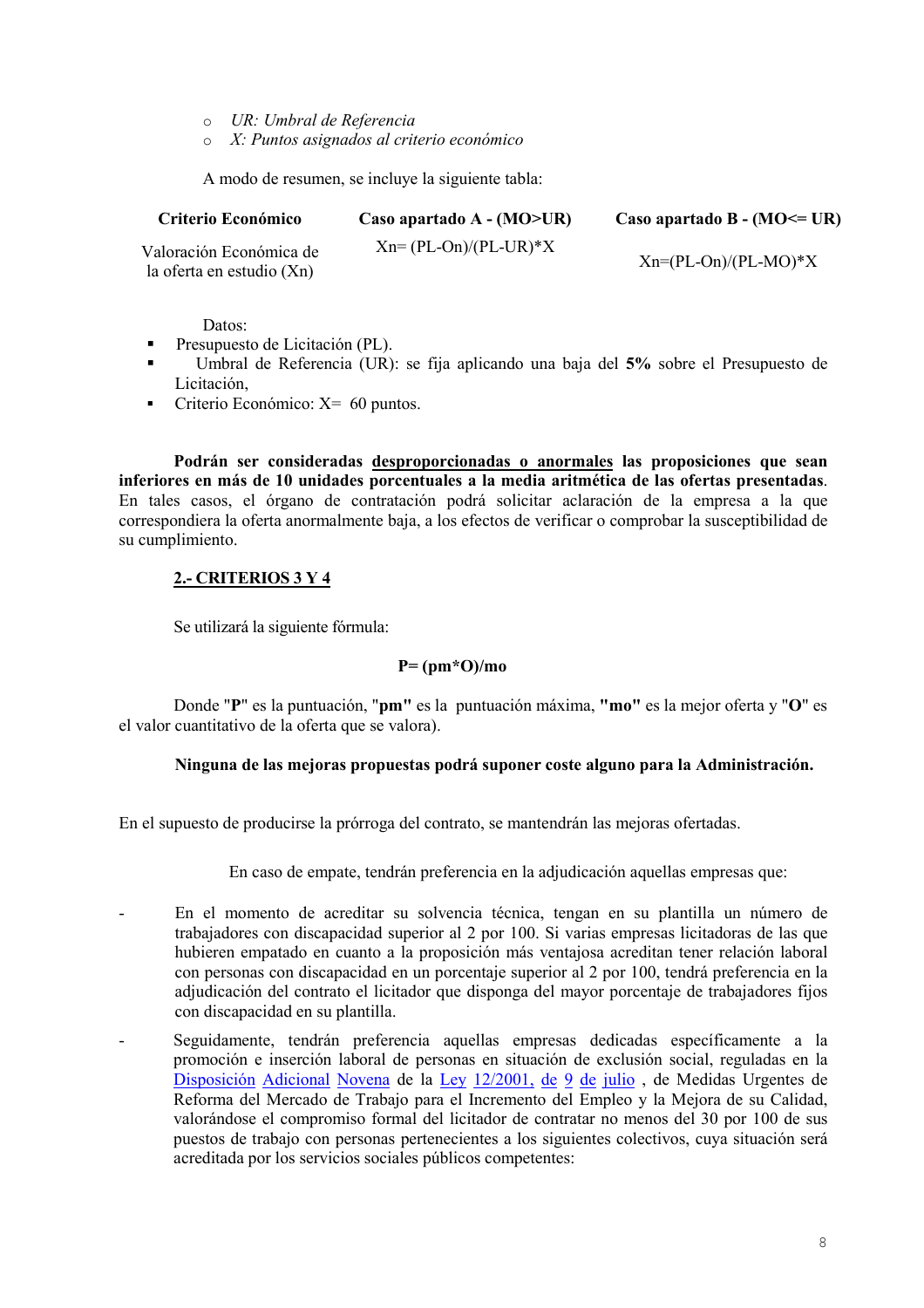a) Perceptores de rentas mínimas de inserción, o cualquier otra prestación de igual o similar naturaleza, según la denominación adoptada en cada Comunidad Autónoma.

b) Personas que no puedan acceder a las prestaciones a las que se hace referencia en el párrafo anterior, por falta del período exigido de residencia o empadronamiento, o para la constitución de la unidad perceptora, o por haber agotado el período máximo de percepción legalmente establecido.

c) Jóvenes mayores de dieciocho años y menores de treinta, procedentes de instituciones de protección de menores.

d) Personas con problemas de drogadicción o alcoholismo que se encuentren en procesos de rehabilitación o reinserción social.

e) Internos de centros penitenciarios cuya situación penitenciaria les permita acceder a un empleo, así como liberados condicionales y ex reclusos.

f) Personas con discapacidad.

Los dos anteriores criterios preferenciales se aplicarán siempre que dichas proposiciones igualen en sus términos a las más ventajosas desde el punto de vista de los criterios que sirvan de base para la adiudicación.

En caso de que no obstante todo lo anterior se produjese empate en la puntuación final, la adjudicación recaerá en la oferta que haya obtenido mayor puntuación en el criterio económico.

### **10.- GARANTIA PROVISIONAL**

De acuerdo con lo establecido en el artículo 91.1 de la LCSP, los licitadores no deberán constituir garantía provisional.

### 11.- PLAZO Y PRESENTACION DE LAS PROPOSICIONES

11.1. Las proposiciones y documentación requerida se presentarán en TRES sobres cerrados y firmados por el licitador o persona que lo represente, dentro del plazo que se establezca en el anuncio de licitación, a contar desde el siguiente al de la publicación del correspondiente anuncio en el Boletín Oficial de la Provincia de Santa Cruz de Tenerife, publicándose igualmente en el perfil del contratante (www.jass.es). La presentación de las proposiciones debe efectuarse mediante entrega de las mismas en el Registro del IASS (situado en la C/ Galcerán, nº 10, planta baja), en días hábiles, de 9:00 a 14:00 horas de lunes a viernes y de 9:00 a 13:00 horas los sábados en el Registro General del Exemo. Cabildo Insular de Tenerife (situado en el Centro de Servicios al Ciudadano, en la Calle Bravo Murillo, de Santa Cruz de Tenerife), bien personalmente o bien mediante envío por mensajería o correo entregado dentro del plazo señalado de presentación de ofertas.

En caso de envío por correo o mensajería, el interesado deberá acreditar, con el resguardo correspondiente, la fecha de imposición del envío y comunicar en el mismo día al órgano de contratación, por fax en el mismo día (nº de contacto 922-84-32-54) la remisión de la proposición.

Sin la concurrencia de ambos requisitos no será admitida la documentación si es recibida por el órgano de contratación con posterioridad a la fecha de terminación del plazo señalado en el anuncio.

#### No obstante, transcurridos DIEZ (10) DÍAS NATURALES desde la terminación del plazo, no será admitida ninguna proposición enviada por correo o mensajería.

11.2.- Los interesados podrán examinar los pliegos de condiciones en el Registro del IASS (situado en la Calle Galcerán, nº 10, planta baja, de Santa Cruz de Tenerife), así como en el Registro General del Excmo. Cabildo Insular de Tenerife (situado en el Centro de Servicios al Ciudadano, en la Calle Bravo Murillo, de Santa Cruz de Tenerife), donde podrá ser examinado por los interesados en días hábiles, de 9:00 a 14:00 horas de lunes a viernes y de 9:00 a 13:00 horas los sábados (en este último caso, sólo en el Registro del Cabildo Insular). Asimismo, podrá ser consultado en los Registros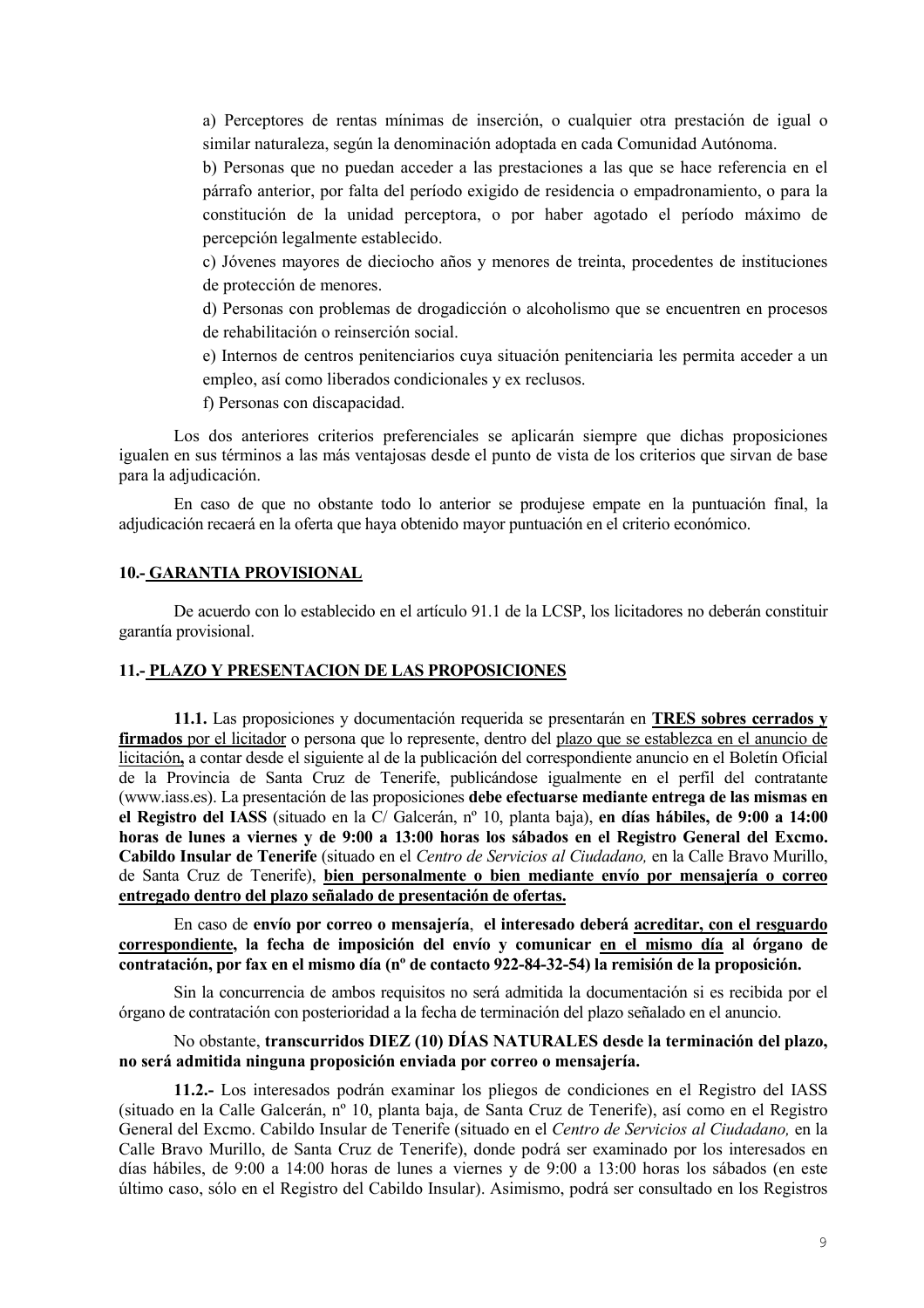Auxiliares de la Corporación o descargados del perfil del contratante www.iass.es.

La presentación de proposiciones implicará para los participantes la aceptación del contenido y condiciones del presente Pliego, sin salvedad alguna.

11.3.- En el exterior de cada uno de los sobres se hará constar su respectivo contenido y los siguientes datos del licitador, teniendo en cuenta que los datos que figuren en el sobre serán los que, en su caso, se tomarán en cuenta a los efectos de las comunicaciones y notificaciones oportunas, así como de la devolución de la documentación pertinente, salvo que en el mismo se haga constar expresamente otro lugar distinto para las mismas:

> -Nombre o razón social del licitador. -Dirección completa. -N° de teléfono. -N° de fax. -Correo electrónico.

Los sobres presentarán el contenido que se detalla en la cláusula siguiente.

11.4.- La presentación de la proposición se deberá realizar en una sola de las dependencias administrativas de entre las varias que existan para poder llevarla a cabo, rechazándose en caso contrario todas las presentadas por el licitador

### **12.- CONTENIDO DE LAS PROPOSICIONES**

12.1.- Las proposiciones constarán de 3 sobres cerrados, identificados en su exterior con indicación de la licitación a la que se concurra y el nombre y apellidos o razón social de la empresa licitadora, números de teléfono y de fax, y dirección de correo electrónico, de disponer de ellos, así como con la firma del licitador o persona que le represente.

El contenido de cada sobre, que deberá estar relacionado en hoja independiente, deberá tener los requisitos que se señalan a continuación.

12.2.- Sobre número 1: deberá tener el siguiente título: "SOBRE NÚMERO UNO: Documentación general para la licitación, mediante procedimiento abierto, del SERVICIO DE LAVANDERÍA PARA EL INSTITUTO DE ATENCIÓN SOCIAL Y SOCIOSANITARIA DE **TENERIFE.** LOTE AL QUE SE LICITA", siendo su contenido el siguiente:

12.2.1. El documento o documentos que acrediten la personalidad del empresario y la representación, en su caso, del firmante de la proposición, en la forma siguiente:

12.2.1.1.- Documento Nacional de Identidad, cuando se trate de empresarios individuales. Si se trata de personas jurídicas, deberán presentar escritura de constitución y de modificación, en su caso, inscritas en el Registro Mercantil, cuando este requisito fuera exigible conforme a la legislación mercantil que le sea aplicable, así como estatutos: si no lo fuere, deberán presentar el documento de constitución, estatutos o acto fundacional en el que consten las normas por las que se regula su actividad, inscritos, en su caso, en le correspondiente Registro oficial que fuera preceptivo.

Las empresas no españolas de Estados miembros de la Unión Europea o signatarios del Acuerdo sobre el Espacio Económico Europeo, habrán de acreditar su capacidad de obrar mediante presentación de certificación o declaración jurada de estar inscritas en alguno de los registros que se indican en el Anexo I del Reglamento General de la LCAP.

Los restantes empresarios extranjeros deberán acreditar su capacidad de obrar mediante informe expedido por la representación diplomática española en el Estado correspondiente, en la que se haga constar que figuran inscritos en el Registro local, profesional, comercial o análogo o, en su defecto, que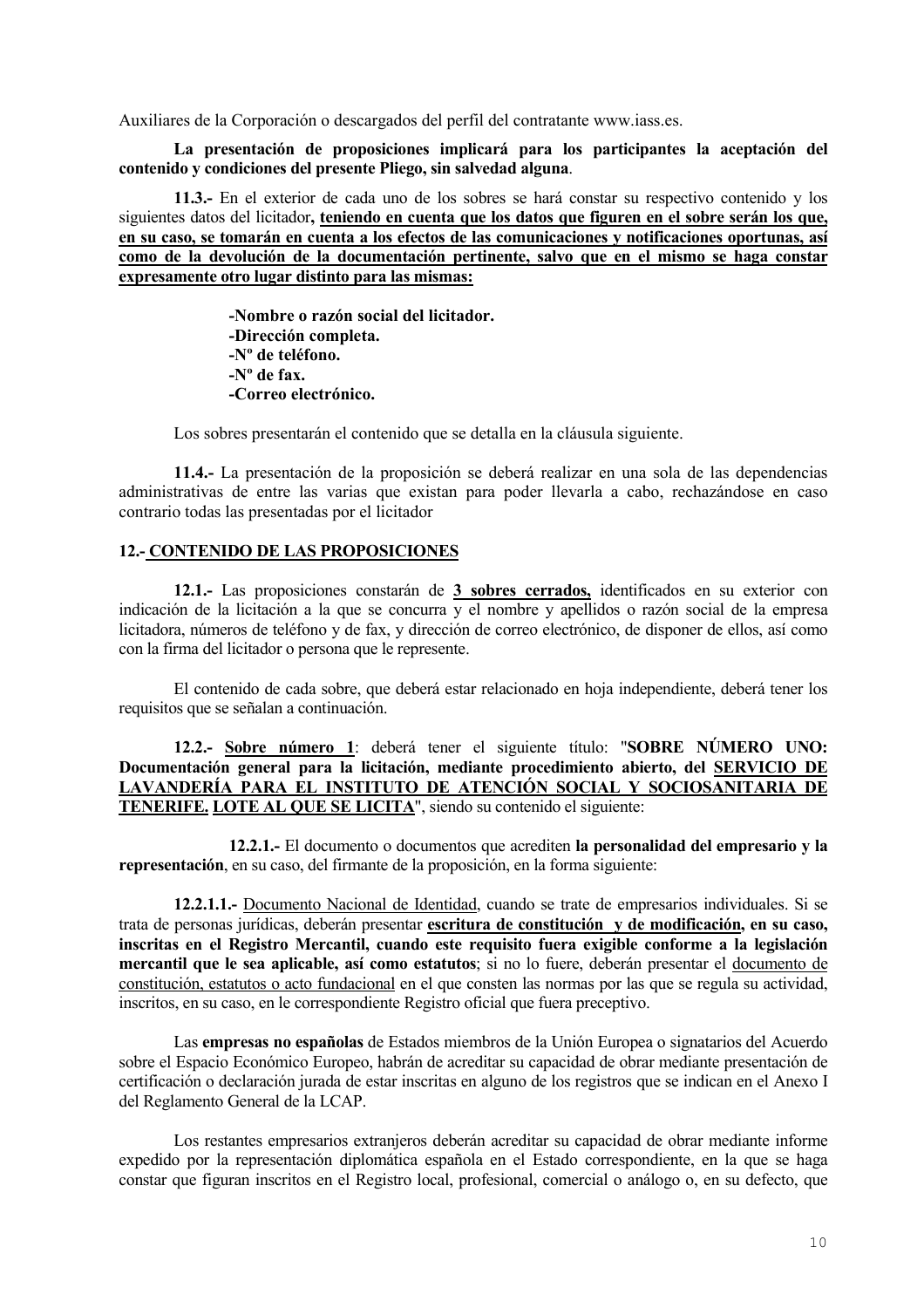actúan con habitualidad en el tráfico local en el ámbito de las actividades que constituyen el objeto del contrato.

Asimismo, deberán aportar informe de la respectiva misión diplomática permanente española relativo a que el Estado de su procedencia admite a su vez la participación de empresas españolas en la contratación con la Administración, en forma substancialmente análoga.

12.2.1.2. Cuando el licitador actúe mediante representante, éste deberá aportar documento fehaciente acreditativo de la existencia de la representación y del ámbito de sus facultades para licitar, bastanteado por la Secretaría Delegada de este Organismo Autónomo o la Secretaría del Excmo. Cabildo Insular de Tenerife. Este poder deberá figurar inscrito, en su caso, en el Registro Mercantil. La aportación de la mera diligencia de bastanteo del documento de apoderamiento podrá suplir la aportación de éste.

No obstante y con carácter excepcional, los documentos acreditativos de la representación, podrán ser calificados en el seno de la Mesa de Contratación, por el Secretario o Técnico de Administración General que le sustituya, interviniente en la misma, consignándose expresamente en el acta de manifestación respecto a si la documentación aportada es bastante para que el representante ejerza las facultades de licitar en relación con el expediente concreto.

12.2.1.3.- La concurrencia a la licitación de uniones temporales de empresas, se ha de formalizar mediante documento suscrito por todas las empresas que participen en ella, en el que se indiquen los nombres y circunstancias de todos los agrupados, la participación de cada uno de ellos en la unión y el compromiso expreso de constituirse formalmente en unión temporal en el caso de que resulten adjudicatarios del contrato. La empresa que concurra a la licitación en UTE no podrá licitar a su vez individualmente, o participar en más de una UTE para la misma licitación. Cada una de ellas deberá acreditar su personalidad y capacidad.

Los derechos y obligaciones de todos y cada uno de los miembros de la UTE serán ejercidos a través de un representante único, designado expresamente, al que cada uno de ellos confiere poderes bastantes al respecto, sin periuicio de la posibilidad de otorgar poderes mancomunados para el cobro de cantidades

La duración de las uniones temporales de empresas será coincidente con la del contrato hasta su extinción.

12.2.2.- Certificado de clasificación requerida vigente, para el Lote 1, en la cláusula 4.2.1 del presente pliego, expedido por la Junta Consultiva de Contratación Administrativa del Estado o de la Comunidad Autónoma de Canarias o, en su caso, por el Organismo comunitario correspondiente. Si la empresa se encontrase pendiente de clasificación, deberá aportarse el documento acreditativo de haber presentado la correspondiente solicitud para ello, debiendo no obstante justificar posteriormente haber obtenido la clasificación exigida en el plazo de subsanación de defectos u omisiones en la documentación a que se refiere la cláusula 14 del presente pliego.

El certificado de clasificación deberá ir acompañado en todo caso de una declaración responsable en la que el licitador manifieste que los datos de clasificación no han tenido variación.

No obstante lo establecido en el apartado anterior, para las empresas que liciten **únicamente a los lotes 2, 3 y 4, y los empresarios no españoles** de Estados miembros de la Unión Europea, será suficiente que acrediten, en su caso, ante el órgano de contratación correspondiente su solvencia económica, financiera y técnica, conforme a los requisitos establecidos en la cláusula 4.2 del presente pliego.

Las uniones temporales de empresarios, para el Lote 1, deberán acreditar que todas las empresas que integran la unión han obtenido clasificación como empresa contratista de servicio. En tal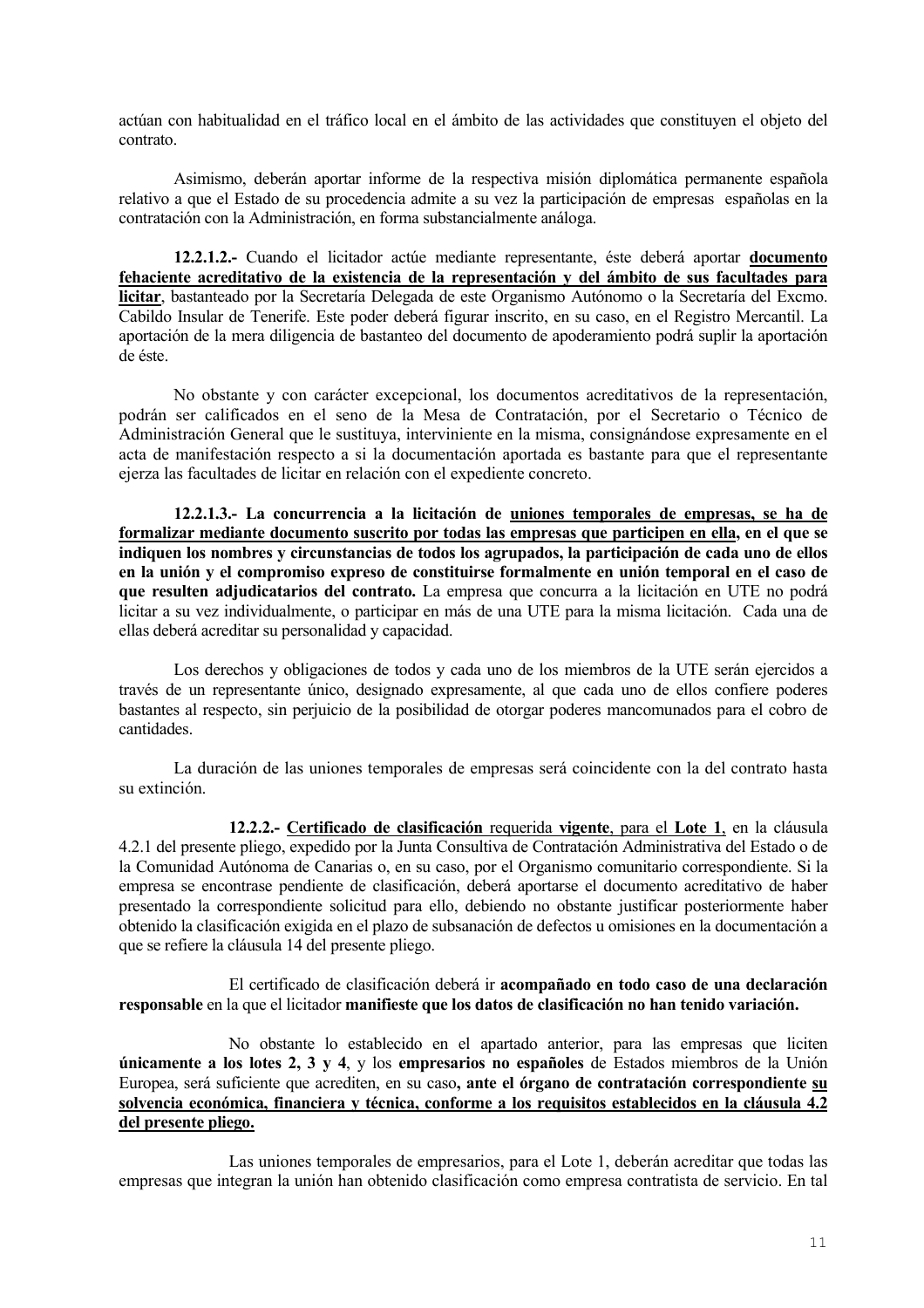caso, se acumularán las clasificaciones individuales de los miembros de la U.T.E., a efectos de poder acreditar la clasificación global exigida en el presente pliego.

### 12.2.3.-Testimonio judicial, certificación administrativa o declaración responsable del licitador (cumplimentada conforme al modelo que se adjunta a este Pliego como Anexo I y Anexo II), de no estar incurso en las prohibiciones para contratar con la Administración conforme al artículo 49 de la LCSP, comprendiendo expresamente la circunstancia de hallarse al corriente del cumplimiento de las obligaciones tributarias y con la Seguridad Social impuestas por las disposiciones vigentes.

Cuando se trate de empresas de Estados miembros de la Unión Europea y esta posibilidad esté prevista en la legislación del Estado respectivo, podrá sustituirse por declaración responsable, otorgada ante una autoridad judicial.

Las empresas extranjeras no pertenecientes a la Unión Europea, presentarán declaración responsable formalizada ante notario o autoridad administrativa, de no estar incursas en alguna de las circunstancias inhabilitantes para contratar enumeradas en el artículo 49 de la LCSP.

12.2.4.- Las empresas extranjeras, habrán de aportar, además, declaración de someterse a la jurisdicción de los Juzgados y Tribunales españoles de cualquier orden, para todas las incidencias que de modo directo o indirecto pudieran surgir del contrato, con renuncia, en su caso, al fuero jurisdiccional extranjero que pudiera corresponder al licitante. Asimismo, deberán presentar la documentación en castellano.

12.2.6.- La presentación por el licitador del certificado de estar inscrito en el Registro de Contratistas de la Comunidad Autónoma de Canarias, le eximirá de aportar la documentación que se detalla a continuación, sin perjuicio de las facultades de la Mesa de contratación para, aún en este caso, requerir la aportación de dicha documentación:

- Documentación acreditativa de la personalidad y la representación a que se refiere la cláusula 12.2.1 de este pliego, siempre y cuando sea la misma que conste en el certificado aportado. No obstante, la Mesa de contratación podrá requerir la aportación de dicha documentación si fuera necesaria para acreditar que el objeto social de la empresa es adecuado al objeto del contrato.

Certificado de clasificación, siempre que en el certificado del Registro de Contratista conste la clasificación referida al objeto del contrato, o bien su solvencia económica, financiera y técnica.

- Declaración responsable a que se refiere la cláusula 12.2.4, salvo en lo que se refiere a la circunstancia de hallarse al corriente del cumplimiento de las obligaciones tributarias y con la Seguridad Social impuestas por las disposiciones vigentes, respecto de las que habrá que aportar, en todo caso, declaración responsable, formulada ante autoridad administrativa u organismo profesional cualificado, o mediante acta de manifestaciones ante notario público.

El certificado del Registro de Contratistas de la Comunidad Autónoma de Canarias deberá ir acompañado en todo caso de una declaración responsable en la que el licitador manifieste que las circunstancias reflejadas en el mismo no han experimentado variación.

12.2.7.- A los efectos de acreditar la relación laboral con personas con discapacidad, prevista en la cláusula 9.4 del presente pliego, las empresas deberán aportar, en el momento de la licitación (sobre número 1), la siguiente documentación:

a) Declaración responsable del número de trabajadores fijos discapacitados y porcentaje que éstos representan sobre el total de la plantilla.

b) Documento TC2 (relación nominal de trabajadores) correspondientes a todo el personal de la empresa.

c) Relación de los trabajadores fijos discapacitados acompañada de la resolución o certificación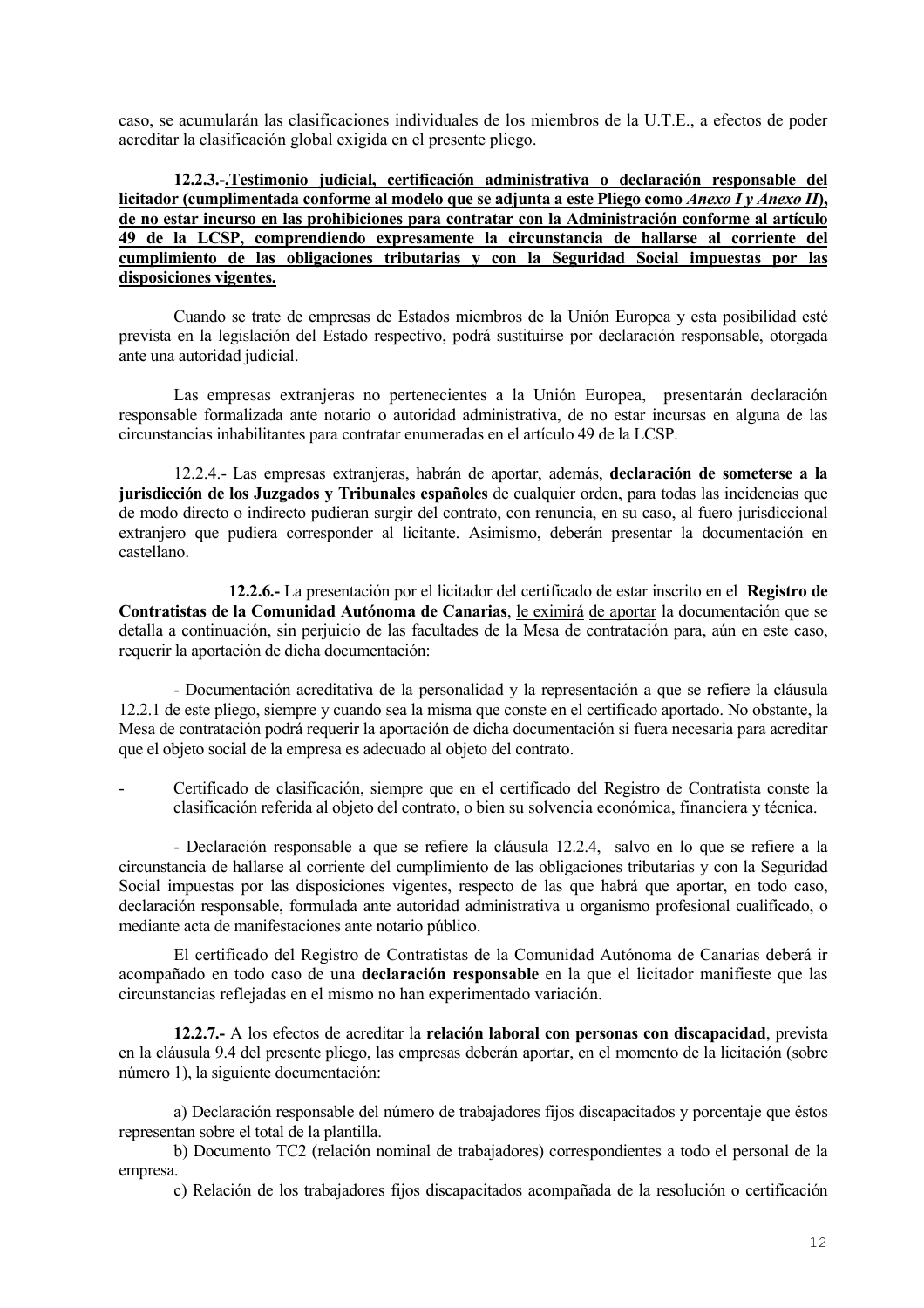acreditativa del grado y vigencia de la discapacidad.

d) Contrato de trabajo de los trabajadores fijos discapacitados.

e) Si la empresa emplea a cincuenta o más trabajadores y se encuentra en alguno de los supuestos de excepcionalidad previstos en la Ley 13/1982, de 7 de abril, de Integración Social de los Minusválidos, deberá aportar, además, declaración del Servicio Público de Empleo competente de que la empresa se encuentra en alguno de los citados supuestos de excepcionalidad.

En relación con el segundo criterio preferencial, se aportará compromiso formal del licitador de contratar no menos del 30 por 100 de sus puestos de trabajo con personas pertenecientes a los colectivos señalados en la cláusula 9ª, cuya situación será acreditada por los servicios sociales públicos competentes.

Todos los documentos reseñados deberán incluirse en el sobre por el orden consignado.

Toda la documentación a presentar por los licitadores habrá de ser documentación original o bien copias que tengan carácter de auténticas o compulsadas conforme a la legislación vigente en la materia. Así mismo, los licitadores presentarán su documentación en castellano.

La documentación general incluida en este sobre quedará a disposición de los interesados, una vez adjudicado el contrato y transcurridos los plazos para la interposición de recursos sin que se havan interpuesto (artículo 87.4 del RGLCAP).

12.3.- Sobre número 2: El sobre número 2 deberá tener el siguiente título: "SOBRE NÚMERO 2: Proposición relativa al SERVICIO DE LAVANDERÍA PARA EL INSTITUTO DE ATENCIÓN SOCIAL Y SOCIOSANITARIA DE TENERIFE. LOTE AL QUE SE LICITA. CRITERIOS 3 y  $4$ ".

Los licitadores incluirán en este sobre la oferta relativa a los criterios 3 y 4, presentando una oferta por cada uno de los lotes a los que se licite. Se adjunta como Anexo al presente pliego, un modelo de oferta.

### 12.4.- Sobre número 3: El sobre número 2 deberá tener el siguiente título: "SOBRE NÚMERO 3: Proposición relativa al SERVICIO DE LAVANDERÍA PARA EL INSTITUTO DE ATENCIÓN SOCIAL Y SOCIOSANITARIA DE TENERIFE. LOTE AL QUE SE LICITA. CRITERIOS **AUTOMATICOS".**

Los licitadores incluirán en este sobre la oferta económica, así como, en su caso, la oferta relativa al servicio de repasado y cosido de prendas en caso de deterioro, rotura o pequeños desperfectos, incluyendo reposición de botones y trabillas, todo ello sin coste para la Administración, presentando una oferta por cada uno de los lotes a los que se licite. Se adjunta como Anexo al presente pliego, un modelo de oferta

Asimismo, incluirán en este sobre, la documentación que exige el pliego de prescripciones técnicas particulares (porcentaje de diferencia de peso entre la ropa sucia y limpia, que será el margen a llevar a cabo en el caso de resultar adjudicatario, no pudiendo superar el mismo el 9,5%; así como una descripción detallada del proceso de limpieza y tratamiento de ropa así como las medidas de inspección y control, incluirá entre otras cuestiones, el procesos de prelavado para la total retirada de materia orgánica; procesos de lavado y desinfección; sistema de control de calidad interno, control bacteriológico: medidas para evitar contaminación: condiciones de entrega de ropa; otras aportaciones).

12.4.- Los licitadores podrán presentar proposiciones referidas a uno/s o a la totalidad de los lotes determinados en el presente pliego  $\vec{v}$  en el de prescripciones técnicas anexas. especificándose, en su caso, la oferta correspondiente a cada lote.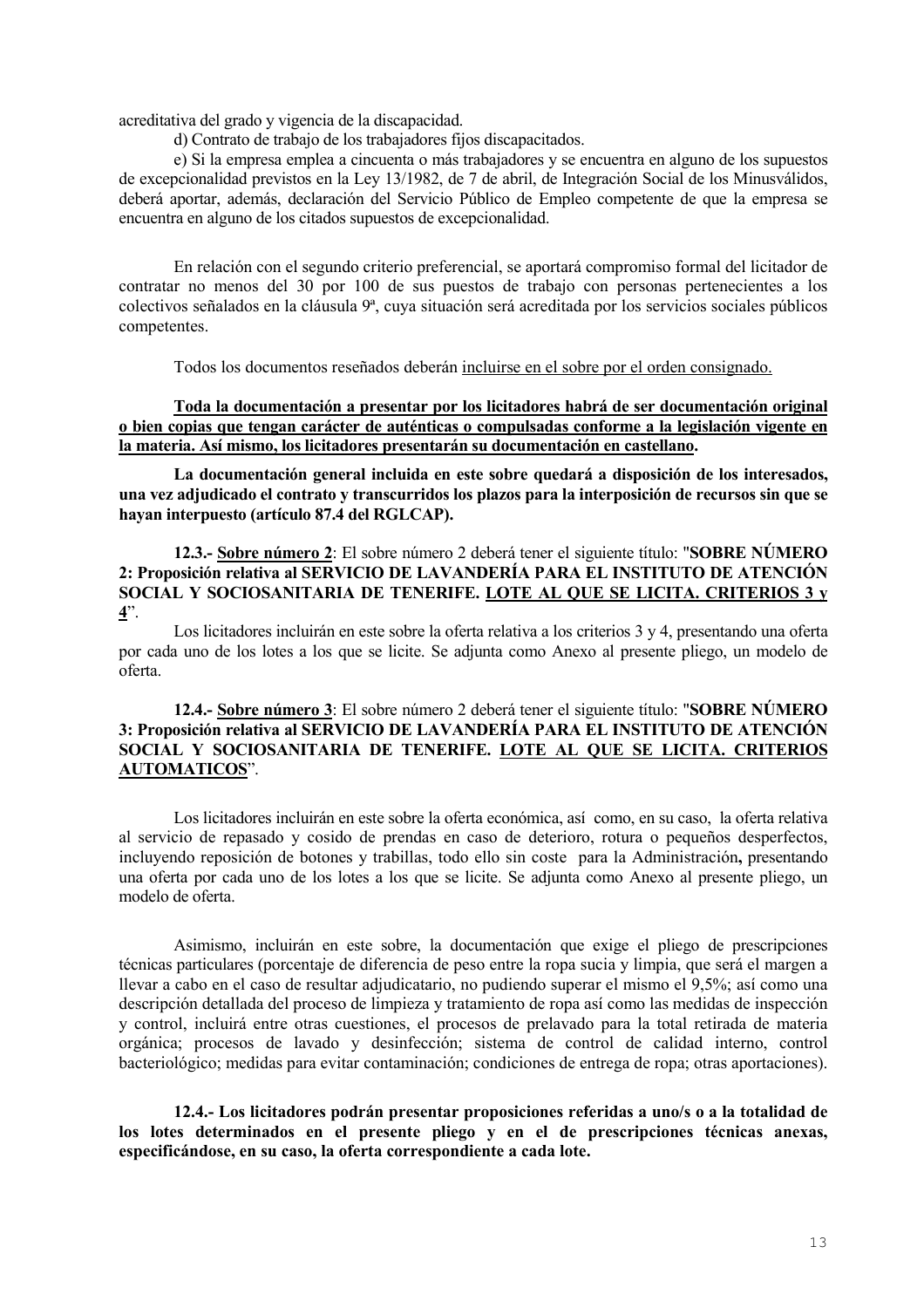### 12.5.- Cada licitador podrá presentar sólo una proposición en relación con el objeto del contrato, o del lote o lotes a los que licite, sin que se puedan presentar variantes o alternativas.

12.6.- El empresario que hava licitado en unión temporal con otros empresarios no podrá, a su vez. presentar proposiciones individualmente, ni figurar en más de una unión temporal participante en la licitación. El incumplimiento de esta prohibición dará lugar a la no admisión de todas las proposiciones por él suscritas

### **13.- MESA DE CONTRATACION**

La Mesa de Contratación estará integrada por:

### Presidente:

- La Presidenta de este Organismo, o persona en quien delegue.

#### Vocales:

- La Secretaria Delegada del IASS o persona que designe.

- El Interventor Delegado o persona que designe.

- El Jefe de Servicio de Gestión Administrativa, o persona que designe.

- La Directora de la Unidad Sociosanitaria, o Técnico que designe.

#### Secretario:

- Un Técnico de Administración General del Servicio de Gestión Administrativa

### 14.- CALIFICACIÓN DE LA DOCUMENTACIÓN GENERAL

Concluido el plazo de presentación de proposiciones, y salvo que se haya anunciado la presentación de una oferta por correo, la Mesa de contratación procederá a la calificación de la documentación general contenida en los sobres número 1 presentados por los licitadores y, si observase defectos materiales en la documentación presentada, lo notificará por fax, telegrama o correo electrónico al licitador correspondiente, dejando constancia de dicha notificación en el expediente, concediéndole un plazo no superior a tres días hábiles para que lo subsane. Ahora bien, si la documentación de un licitador contuviese defectos sustanciales o deficiencias materiales no subsanables, no será admitido a la licitación.

Al margen de la subsanación a que se refiere el párrafo anterior, la Mesa de contratación, a efectos de completar la acreditación de la solvencia de los licitadores, podrá recabar de éstos las aclaraciones que estime oportunas sobre las certificaciones y documentos presentados, así como requerirlos para la presentación de otros documentos complementarios, requerimiento que deberá ser cumplimentado en el plazo máximo de cinco días naturales y siempre antes de la declaración de admisión de las proposiciones.

### 15.- APERTURA DE LAS PROPOSICIONES Y PROPUESTA DE ADJUDICACIÓN

15.1.- Tras la realización de las actuaciones enunciadas en la cláusula anterior, la Mesa de contratación realizará en acto público, a celebrar en la fecha, lugar y hora que se comuniquen con antelación suficiente y por el medio o medios necesarios para garantizar el conocimiento de todos los licitadores, la apertura de los sobres número 2 de los licitadores admitidos, conteniendo la documentación de las proposiciones relativas a los criterios de adjudicación 3<sup>°</sup> y 4<sup>°</sup>.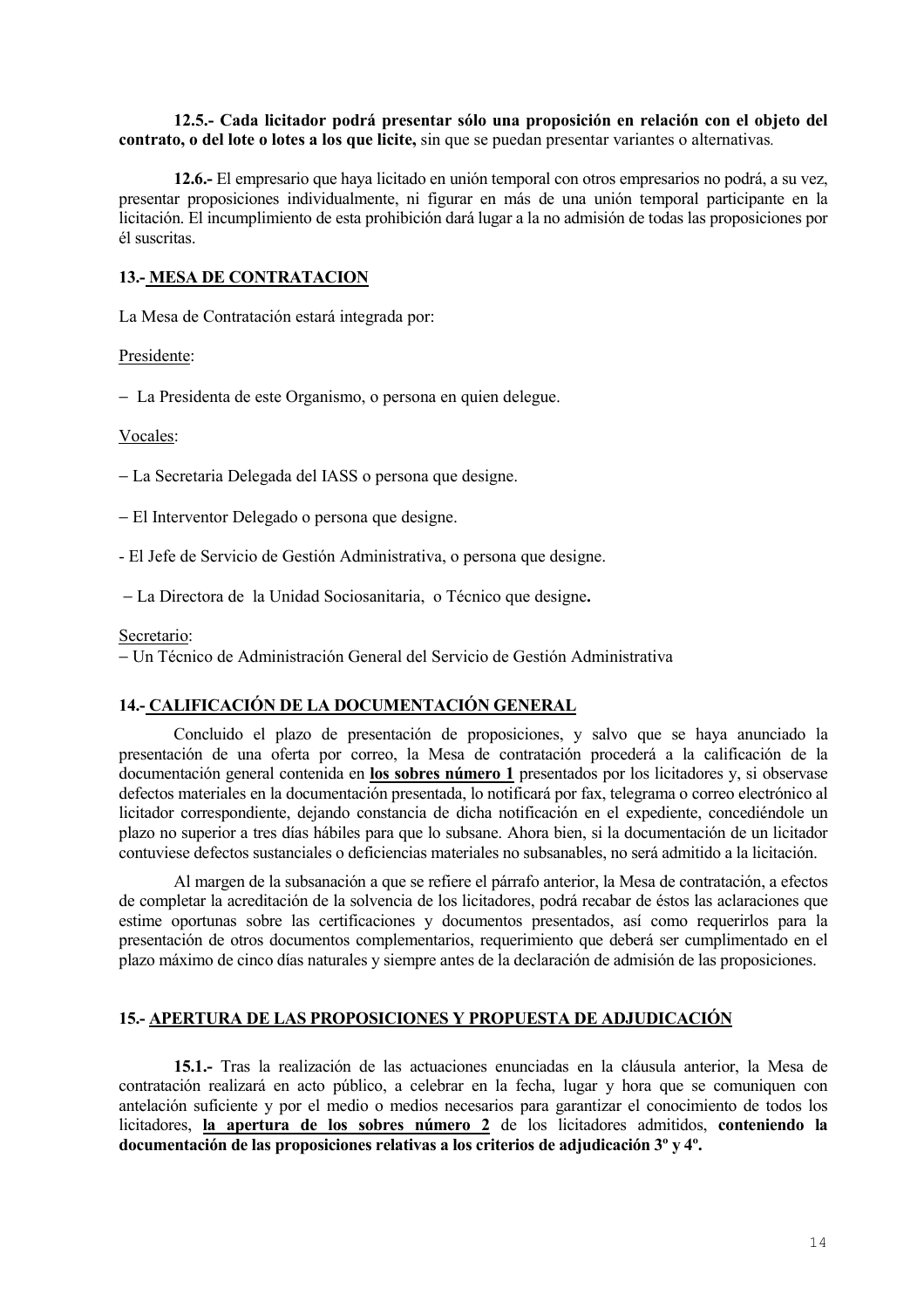15.2.- El acto público de apertura del sobre nº 2 se realizará con arreglo al siguiente procedimiento:

15.2.1. En primer lugar, el Presidente de la Mesa de contratación dará cuenta a los asistentes del número de proposiciones recibidas y del nombre de los licitadores, comunicando el resultado de la calificación de la documentación general presentada en los sobres nº 1, con expresión de los licitadores admitidos y de los excluidos, y de las causas de su exclusión, invitando a los asistentes a que formulen las observaciones que estimen oportunas, que serán reflejadas en el acta, pero sin que en este momento pueda la Mesa hacerse cargo de documentos que no hubiesen sido entregados durante el plazo de admisión de ofertas, o el de subsanación de defectos u omisiones.

15.2.2. A continuación, se procederá a la apertura de los sobres nº 2 de los licitadores admitidos, dando lectura por la Mesa de Contratación a la relación de los documentos aportados respecto a los criterios de adjudicación a que se refiere el citado sobre.

Concluida la apertura de las proposiciones, el Presidente de la Mesa invitará a los licitadores asistentes a que expongan cuantas observaciones o reservas estimen oportunas en relación con el acto celebrado.

A continuación, se dará por concluido el acto público celebrado, de cuyo desarrollo se dejará constancia en el acta de la reunión de la Mesa, solicitándose, en caso de ser necesario, el correspondiente informe de valoración de las ofertas

15.3.- Realizada por la Mesa de contratación la evaluación de los criterios a que se refiere la cláusula anterior, tras solicitar, en su caso, los informes técnicos que estime oportunos, se notificará por escrito mediante fax/email y anuncio en el perfil de contratante a todos los interesados la fecha y lugar en que se llevará a cabo la apertura del sobre nº 3 conteniendo la oferta económica y la documentación relativa a los criterios de adjudicación evaluables en cifras y porcentajes. La convocatoria deberá realizarse como mínimo con un día de antelación

15.3.1.- Constituida la Mesa de contratación en la fecha señalada, e iniciado el acto público, el Presidente dará cuenta del resultado de la evaluación relativa a las proposiciones contenidas en el sobre nº 2, invitando a los asistentes a que formulen las observaciones que estimen oportunas, que serán reflejadas en el acta.

15.3.2.- A continuación, por la Mesa de Contratación se procederá a la apertura de los sobres número 3 de los licitadores admitidos, dando lectura los documentos correspondientes a los criterios de adjudicación evaluables mediante la aplicación de las fórmulas determinadas en este pliego.

Concluida la apertura de las proposiciones, el Presidente de la Mesa invitará a los licitadores asistentes a que expongan cuantas observaciones o reservas estimen oportunas en relación con el acto celebrado.

A continuación, se dará por concluido el acto público de apertura de proposiciones, de cuyo desarrollo se dejará constancia en el acta de la reunión de la Mesa.

15.4. La Mesa de contratación, tras solicitar, en su caso, los informes técnicos que estime oportunos, elevará al órgano de contratación la propuesta de adjudicación razonada que estime adecuada, que incluirá en todo caso la ponderación de los criterios indicados en la cláusula 9 del presente pliego, acompañada de las actas de sus reuniones y de la documentación generada en sus actuaciones y, en su caso, de los informes emitidos. Dicha propuesta no crea derecho alguno mientras el órgano de contratación no dicte la resolución de adjudicación.

### **16.- ADJUDICACIÓN DEL CONTRATO**

16.1.- El órgano de contratación requerirá al licitador propuesto como adjudicatario para que,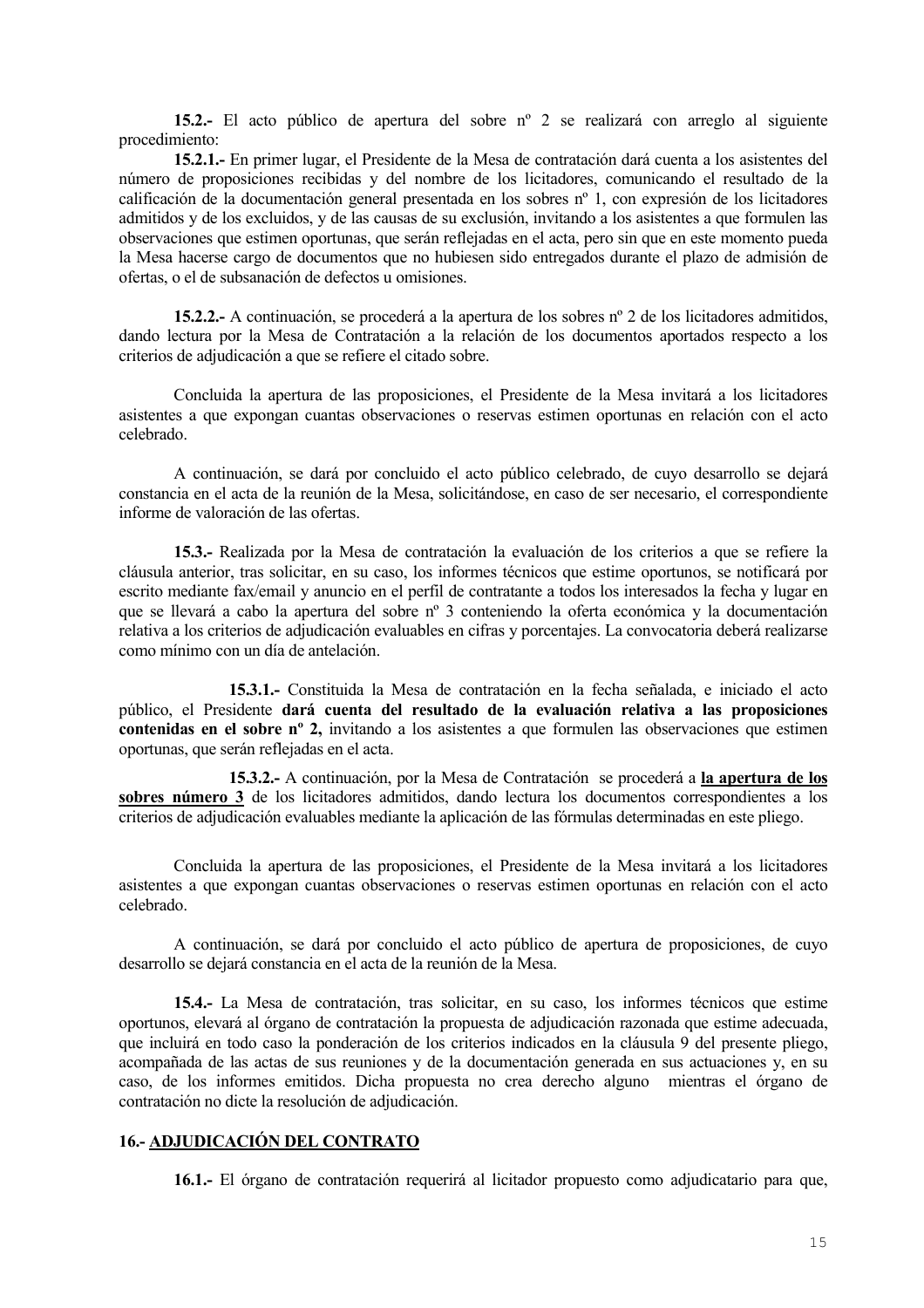dentro del plazo de diez días hábiles desde el siguiente a aquel en que haya recibido el requerimiento, presente la documentación justificativa de haber constituido la garantía definitiva a que se refiere la cláusula 17 y de hallarse al corriente en el cumplimiento de sus obligaciones tributarias y con la Seguridad Social, en la forma que se establece en la cláusula 18.

De no cumplimentarse adecuadamente el requerimiento en el plazo señalado, se entenderá que el licitador ha retirado su oferta, procediéndose en ese caso a recabar la misma documentación al licitador siguiente, por el orden en que havan quedado clasificadas las ofertas.

Asimismo, cuando ya iniciado el contrato haya sido declarado resuelto, la Administración podrá adjudicar el contrato al licitador o licitadores siguientes a aquél, por el orden de sus ofertas, siempre que ello fuese posible, antes de proceder a una nueva convocatoria, contando con la conformidad del nuevo adjudicatario.

16.2.- El órgano de contratación deberá adjudicar el contrato dentro de los cinco días hábiles siguientes a la recepción de la documentación.

La adjudicación deberá acomodarse a la propuesta de la Mesa de contratación, salvo que expresamente se justifiquen los motivos para apartarse de tal propuesta, o que ésta se haya efectuado con infracción del ordenamiento jurídico o cuando, de acuerdo con lo previsto en la cláusula 16.4, se presuma fundadamente que la proposición no puede cumplirse como consecuencia de bajas desproporcionadas o temerarias, siendo de aplicación lo establecido en los artículos 85 y 86 del Reglamento General de la LCAP.

**16.3.** La adjudicación deberá notificarse a los licitadores, y, simultáneamente, publicarse en el perfil del contratante.

16.4.- La propuesta de adjudicación y subsiguiente acuerdo de adjudicación del contrato, deberán realizarse, en todo caso, en el plazo máximo de dos meses, a contar desde la apertura de las proposiciones. Transcurrido el indicado plazo sin haberse dictado acuerdo sobre la adjudicación, los licitadores podrán retirar sus ofertas.

## 17.- CONSTITUCIÓN DE LA GARANTÍA DEFINITIVA

17.1.- El licitador propuesto como adjudicatario deberá acreditar, en el plazo de diez días hábiles establecido en la cláusula 16.1, la constitución de garantía definitiva ascendente al 5 por 100 del importe de adjudicación, excluido el I.G.I.C., correspondiente al servicio a prestar, y en importe proporcional al lote del que hava resultado adjudicatario.

No será precisa la constitución de dicha garantía cuando el adjudicatario hubiere constituido en el mismo plazo, o con anterioridad al mismo, la garantía global por importe suficiente ante la Administración contratante, en los términos previstos en el artículo 86 de la LCSP, y dicha garantía se encontrara vigente y efectiva.

17.2.- La garantía podrá constituirse en metálico, mediante aval, en valores públicos o en valores privados, por contrato de seguro de caución, o por retención de parte del precio, en la forma y condiciones establecidas en los artículos 55 y siguientes del Reglamento General de la LCAP, debiendo depositarse su importe, o la documentación acreditativa correspondiente, en la Tesorería Delegada del IASS. Los avales y los certificados de seguro de caución deberán estar bastanteados por la Secretaría del IASS. (Se acompañan modelos como Anexos VI y VII).

17.3.- En el plazo de quince días hábiles, contados desde la fecha en que se hagan efectivas, en su caso, las penalidades o indemnizaciones, el adjudicatario deberá reponer o ampliar la garantía constituida en la cuantía que corresponda, incurriendo, en caso contrario, en causa de resolución.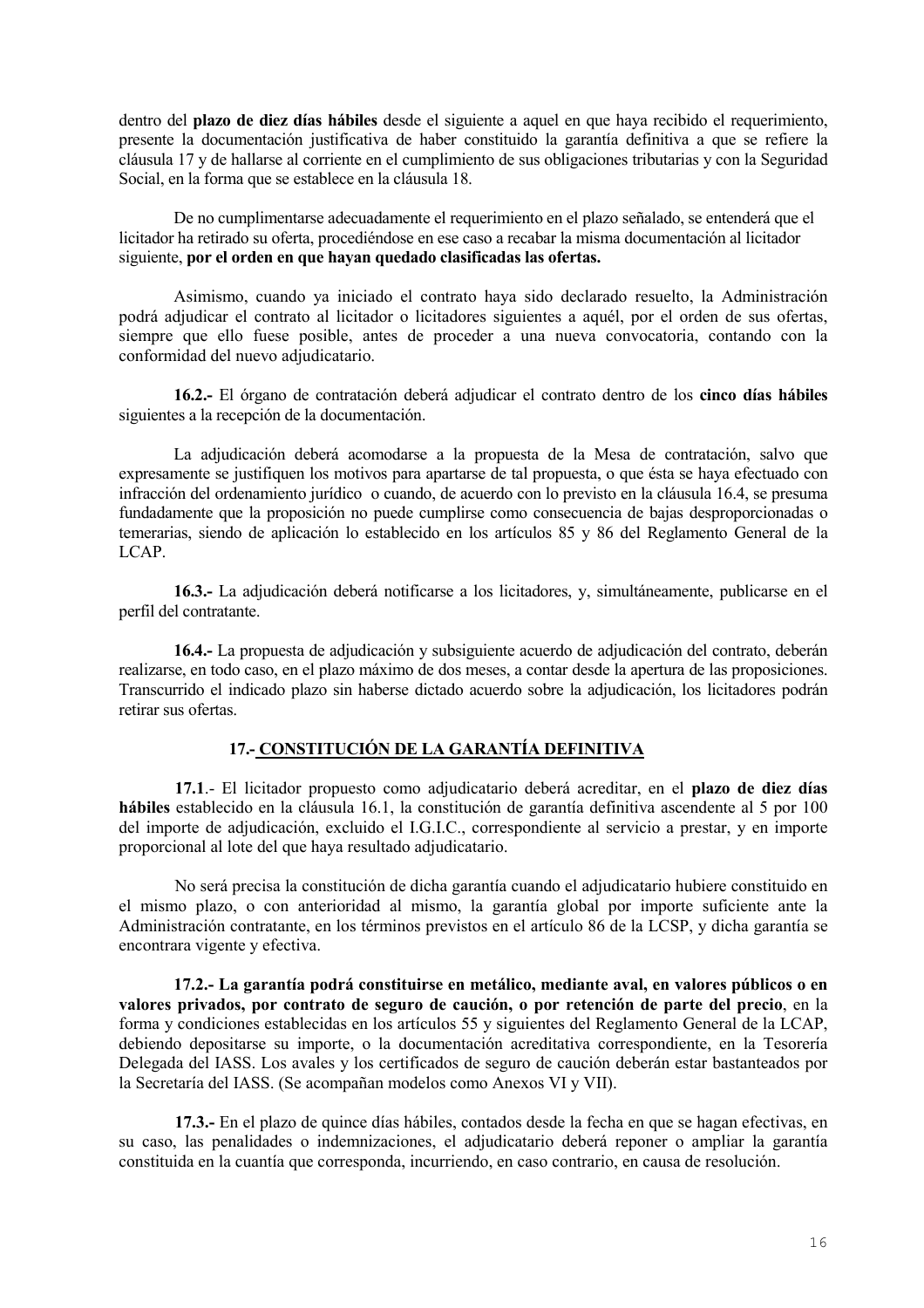### 18.- DOCUMENTACIÓN ACREDITATIVA DE ESTAR AL CORRIENTE EN **OBLIGACIONES TRIBUTARIAS Y CON LA SEGURIDAD SOCIAL**

18.1.- El licitador propuesto como adjudicatario deberá acreditar, en el plazo máximo de diez días hábiles previsto en la cláusula 16.1, que se encuentra al corriente en el cumplimiento de sus obligaciones tributarias y con la Seguridad Social.

18.1.1.- La acreditación de estar al corriente en el cumplimiento de las obligaciones tributarias se realizará presentando la siguiente documentación, de acuerdo con los artículos 13 y 15 del Reglamento General de la LCAP:

- Último recibo del Impuesto sobre Actividades Económicas o el documento de alta en el mismo, cuando ésta sea reciente y no hava surgido aún la obligación de pago. El alta deberá adjuntarse en todo caso cuando en el recibo aportado no conste el epígrafe de la actividad. Esta documentación deberá estar referida al epígrafe correspondiente al objeto del contrato que les faculte para su ejercicio en el ámbito territorial en que las ejercen, debiendo complementarse con una declaración responsable del licitador de no haberse dado de baja en la matrícula del citado Impuesto.

- Certificación administrativa expedida por el órgano competente de la Administración del Estado, por lo que respecta a las obligaciones tributarias con este último.

- Certificación administrativa expedida por el órgano competente de la Administración de la Comunidad Autónoma de Canarias, por lo que respecta a las obligaciones tributarias con la misma.

- Certificación administrativa expedida por el Cabildo Insular de Tenerife, por lo que respecta a las obligaciones tributarias con este último.

El licitador que no esté obligado a presentar todas o alguna de las declaraciones o documentos correspondientes a las obligaciones tributarias que se relacionan en el artículo 13 del Reglamento General de la LCAP, habrá de acreditar tal circunstancia mediante declaración responsable.

18.1.2.- La acreditación de estar al corriente en el cumplimiento de las obligaciones con la Seguridad Social, se realizará mediante certificación expedida por la autoridad administrativa competente. En el supuesto que haya de tenerse en cuenta alguna exención, se habrá de acreditar tal circunstancia mediante declaración responsable.

18.2.- Las certificaciones a que se refieren las cláusulas anteriores deberán ser expedidas de acuerdo con lo dispuesto en el artículo 15 del Reglamento General de la LCAP y, en su caso, podrán ser remitidas al órgano de contratación por vía electrónica, de acuerdo con la normativa vigente aplicable al respecto. No obstante lo anterior, el licitador propuesto como adjudicatario no estará obligado a aportar dichas certificaciones si en declaración responsable ha autorizado expresamente a la Administración contratante para obtener de la Administración certificante la información que acredite que cumple las circunstancias indicadas

Cuando, como consecuencia de problemas técnicos, o cualquier otra circunstancia, sea imposible para este Organismo obtener vía telemática los certificados acreditativos de la situación de estar al corriente en el cumplimiento de las obligaciones tributarias del Estado y de la Seguridad Social, se requerirá al propuesto como adjudicatario para que sea éste el que en el plazo de 5 días hábiles presente los mismos.

18.3.- Los extranjeros, sean personas físicas o jurídicas, pertenecientes o no a Estados miembros de la Unión Europea que no tengan domicilio fiscal en España, deberán presentar certificación expedida por autoridad competente en el país de procedencia, acreditativa de hallarse al corriente en el cumplimiento de las correspondientes obligaciones tributarias. Asimismo, habrán de presentar certificación, también expedida por autoridad competente, en la que se acredite que se hallan al corriente en el cumplimiento de las obligaciones sociales que se exijan en el país de su nacionalidad. Toda la documentación relacionada en este apartado habrá de referirse a los doce últimos meses.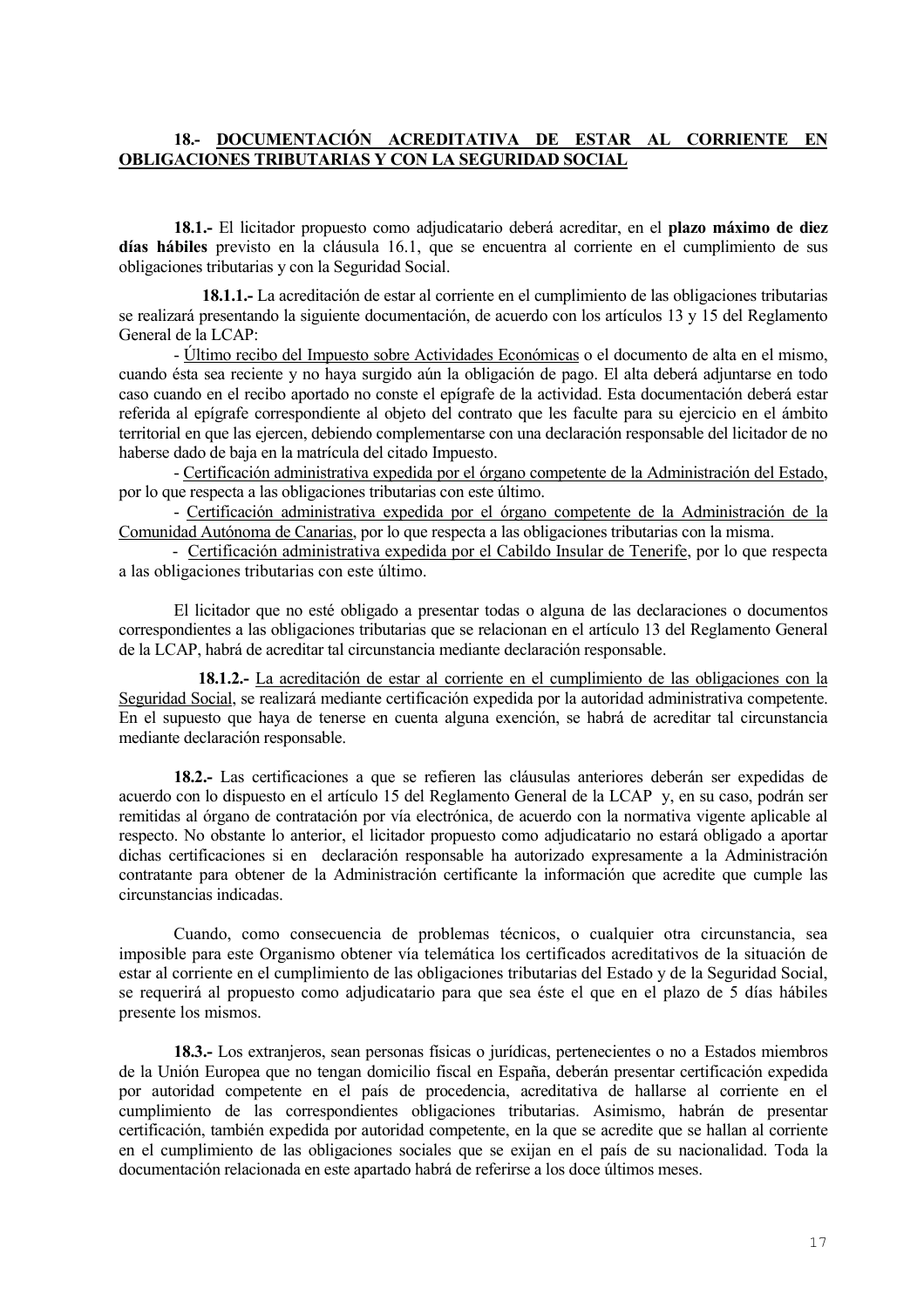18.4.- Durante la vigencia del contrato, el adjudicatario deberá notificar al órgano adjudicador cualquier alteración en las circunstancias relativas a su capacidad para contratar con la Administración y, en especial, las que se refieren a hallarse al corriente en el cumplimiento de obligaciones tributarias y con la Seguridad Social. El incumplimiento de esta obligación dará lugar a la resolución del contrato.

### $III$ FORMALIZACION DEL CONTRATO

### 19.- FORMALIZACIÓN DEL CONTRATO

19.1.- Una vez transcurridos quince días hábiles desde la notificación de la adjudicación sin que se hava interpuesto el recurso especial en materia de contratación a que se refiere el artículo 310 de la LCSP. el órgano de contratación requerirá al adjudicatario para suscribir, dentro del plazo de cinco días hábiles desde el siguiente a la recepción del requerimiento, el documento administrativo de formalización del contrato, al que se unirá, formando parte del contrato, la oferta del adjudicatario y un ejemplar del pliego de cláusulas administrativas particulares y del pliego de prescripciones técnicas particulares, debidamente compulsados.

Cuando el adjudicatario sea una unión temporal de empresarios, dentro del mismo plazo y con anterioridad a la firma del contrato, deberá aportar escritura pública de constitución como tal.

19.2.- El documento en que se formalice el contrato, con el que éste se perfecciona, será en todo caso administrativo, siendo título válido para acceder a cualquier registro público. No obstante, el contrato se formalizará en escritura pública cuando así lo solicite el contratista, siendo a su costa los gastos derivados de su otorgamiento.

19.3.- No podrá iniciarse la ejecución del contrato sin su previa formalización. Si por causa imputable al adjudicatario no pudiera formalizarse el contrato dentro del plazo indicado, el Instituto de Atención Social y Sociosanitaria podrá acordar la incautación de la garantía constituida. Si las causas de la no formalización fueren imputables al IASS, se indemnizará al contratista de los daños y perjuicios que la demora le pudiera ocasionar.

### 20.- DOCUMENTACIÓN A PRESENTAR EN RELACIÓN CON LOS TRABAJADORES **VINCULADOS AL CONTRATO**

20.1.- De conformidad con lo dispuesto en el Real Decreto-Ley 5/2011, de 29 de abril, de medidas para la regularización y control del empleo sumergido y fomento de la rehabilitación de viviendas, el empresario deberá presentar, con carácter previo al inicio de la prestación de la actividad contratada, la afiliación y alta en la Seguridad Social de los trabajadores que la empresa ocupe en el servicio objeto de contratación.

20.2.- Asimismo, la empresa contratista deberá acreditar siempre que sea requerida al efecto, la afiliación y el alta en la seguridad social de todos los trabajadores adscritos al presente contrato, facilitando, en su caso, los consentimientos que resulten necesarios para que este Organismo pueda efectuar las comprobaciones necesarias.

20.3.- El contratista deberá cumplir, bajo su exclusiva responsabilidad, las disposiciones vigentes en materia laboral, de seguridad social y de seguridad e higiene en el trabajo, debiendo tener a su cargo el personal necesario para la realización del objeto del contrato, respecto del que ostentará, a todos los efectos, la condición de empresario; siendo responsable de toda reclamación relativa incumplimiento de normativa de Seguridad Social, Laboral y Seguridad e Higiene en el Trabajo, que se pudiera derivar a este Organismo, debiendo indemnizar, en su caso, a esta Administración de todos los daños y periuicios que para la misma pudieran derivarse con motivo de la interposición de reclamaciones.

El Instituto de Atención Social y Sociosanitaria así como el Excmo. Cabildo Insular de Tenerife, quedarán excluidos de toda relación laboral o jurídica con el personal del adjudicatario, va sea de plantilla fija o de cualquier carácter, incluido el que pudiera contratar temporalmente.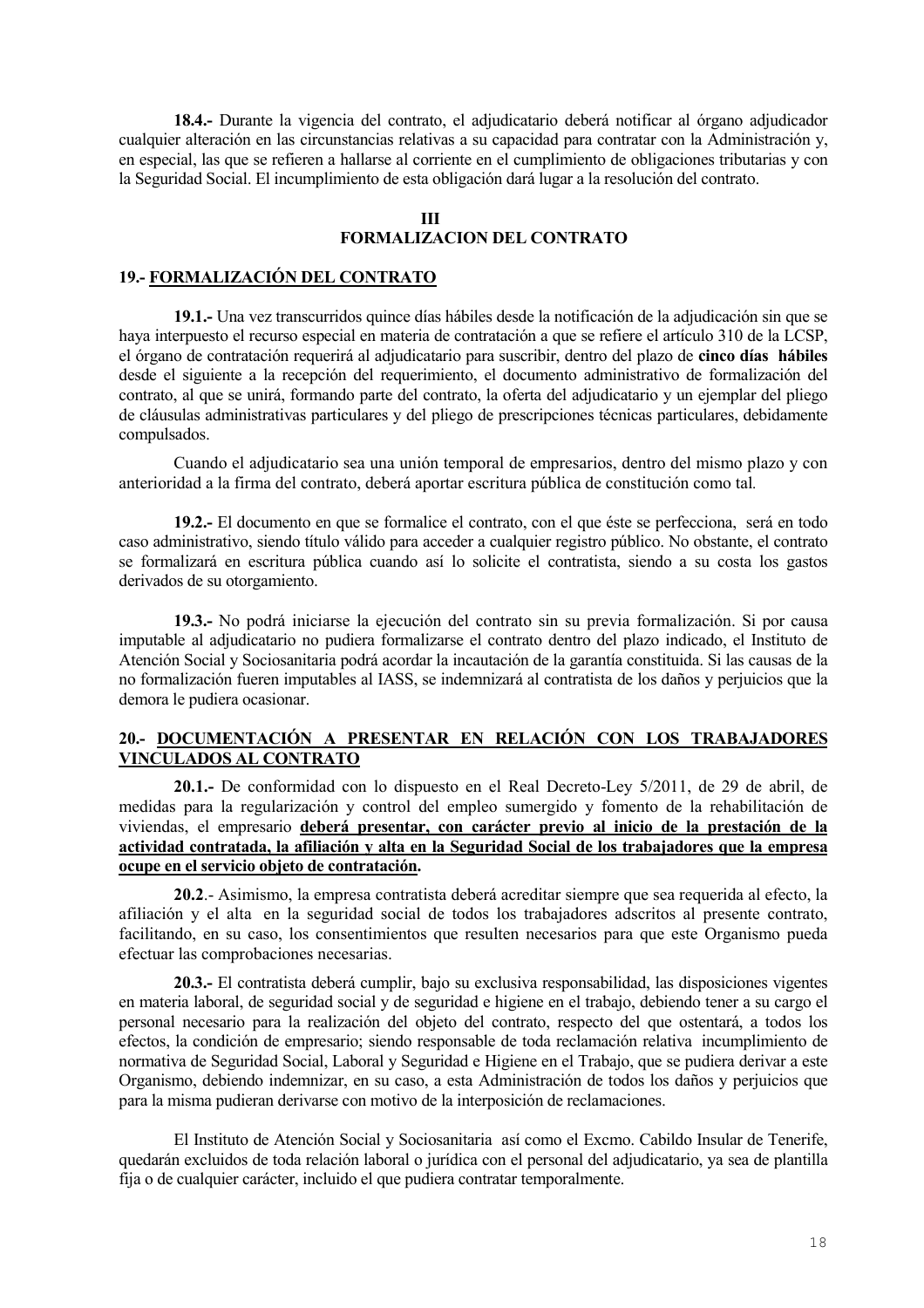#### IV **EJECUCION DEL CONTRATO**

### 21.- RESPONSABLE SUPERVISOR DE LOS TRABAJOS OBJETO DEL CONTRATO

El órgano de contratación podrá designar una o varias persona físicas o jurídicas, vinculadas al ente contratante o ajena a él, como responsable del trabajo, quien supervisará la ejecución del mismo, comprobando que su realización se ajusta a lo establecido en el contrato, y cursará al contratista las órdenes e instrucciones del órgano de contratación.

### 22.- OBLIGACIONES DEL CONTRATISTA

23.1.- El adjudicatario habrá de cumplir todas las obligaciones estipuladas en el presente pliego de cláusulas administrativas particulares, en el de prescripciones técnicas, y en su oferta. El adjudicatario se obliga a cumplir las indicaciones y directrices que formule el instituto de Atención Social y Sociosanitaria respecto del servicio a prestar, en aras de garantizar la buena ejecución del contrato y en el ejercicio de la potestad de dirección y supervisión de la que está investida la Administración.

23.2.- Cuando el contrato se adjudique a una empresa en virtud del criterio preferencial previsto en la cláusula 9.4 del presente pliego, el adjudicatario estará obligado a mantener la vigencia del porcentaje de contratos de trabajadores fijos discapacitados o restantes colectivos a que hace referencia esa cláusula, durante el tiempo que dure la ejecución de la prestación objeto del contrato adjudicado.

El incumplimiento de tal condición será causa de resolución del contrato adjudicado.

23.3.- La ejecución del contrato se realizará a riesgo y ventura del contratista.

Será obligación del contratista indemnizar todos los daños y perjuicios que se causen a terceros, por sí o por personal o medios dependientes del mismo, como consecuencia de las operaciones que requiera la ejecución del contrato. Cuando tales daños y perjuicios hayan sido ocasionados como consecuencia inmediata y directa de una orden del IASS, será responsable la misma dentro de los límites señalados en las leyes.

El contratista será responsable, igualmente, de los daños y perjuicios que se originen durante la ejecución del contrato, tanto para el IASS como para terceros, por defectos o insuficiencias técnicas de su trabajo, o por los errores materiales, omisiones e infracciones de preceptos legales o reglamentarios en los que el trabajo haya incurrido, de acuerdo con lo establecido en el artículo 281 de la LCSP. Si el contrato se ejecutara de forma compartida con más de un profesional, todos responderán solidariamente de las responsabilidades a que se refiere esta cláusula.

23.5.- El contratista deberá cumplir, bajo su exclusiva responsabilidad, las disposiciones vigentes en materia laboral, de seguridad social y de seguridad e higiene en el trabajo, y prevención de riesgos laborales, debiendo tener a su cargo el personal necesario para la realización del objeto del contrato, respecto del que ostentará, a todos los efectos, la condición de empresario. A los efectos de la comprobación de tales extremos, el Instituto de Atención Social y Sociosanitaria podrá requerir de la empresa adjudicataria en cualquier momento durante la vigencia del contrato, la presentación, entre otra, de la siguiente documentación:

- Relación de los trabajadores contratados por la empresa para la prestación de los servicios objeto de este contrato y las fotocopias compulsadas de los documentos TC2 correspondientes a dicho personal.
- Certificación de encontrarse al corriente de sus obligaciones con la Seguridad Social.

23.6.- El contratista deberá guardar sigilo respecto a los datos o antecedentes que, no siendo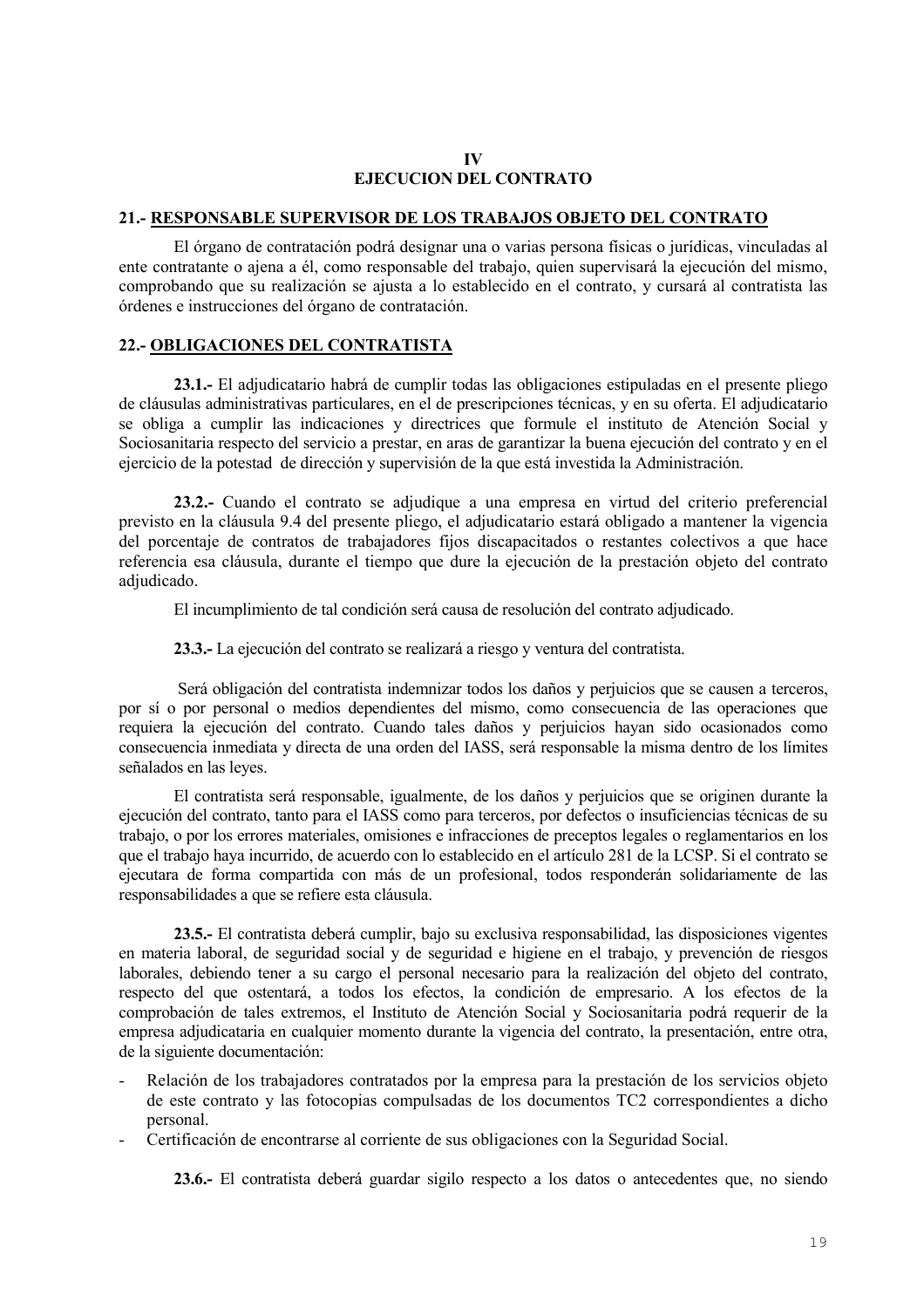públicos o notorios, estén relacionados con el objeto del contrato y hayan llegado a su conocimiento con ocasión del mismo.

### 24.- GASTOS E IMPUESTOS POR CUENTA DEL CONTRATISTA

24.1.- Son de cuenta del contratista todos los gastos derivados de la publicación de la licitación, adjudicación y/o formalización del contrato en el Boletín Oficial de la Provincia, hasta un máximo de 1.500,00 euros (en caso de que resulten distintos los licitadores adjudicatarios de los lotes, se repartirá esta cuantía de modo proporcional). Los referidos gastos de publicación se descontarán en el primer pago efectuado a favor del contratista/s, salvo que el mismo acredite el ingreso del coste de aquellos en la Tesorería Delegada del IASS.

Son de cuenta del contratista los gastos de formalización del contrato, si éste se elevare a escritura pública.

24.2. Tanto en las proposiciones presentadas por los licitadores, como en los presupuestos de adjudicación, se entienden comprendidos todas las tasas e impuestos, directos e indirectos, y arbitrios municipales que graven la ejecución del contrato, que correrán por cuenta del contratista, salvo el Impuesto General Indirecto Canario (IGIC) que deba ser soportado por el IASS, que se indicará como partida independiente.

Se consideran también incluidos en la proposición del adjudicatario y en el precio del contrato, todos los gastos que resultaren necesarios para la ejecución del mismo, incluidos los posibles desplazamientos.

#### 25.- ABONOS AL CONTRATISTA

25.1.- El pago del precio del contrato se realizará en la forma que a continuación se detalla y previo informe favorable o conformidad del funcionario que reciba o supervise el trabajo, o en su caso, del designado por el órgano de contratación como responsable del mismo.

Los abonos mensuales al contratista se efectuarán en función de las cuantías de ropa tratadas cada mes.

25.2.- El pago se realizará contra factura, expedida de acuerdo con la normativa vigente, debidamente conformada por la Unidad que reciba el trabajo o, en su caso, por el designado como responsable del contrato; a tal efecto, el contratista deberá presentar una factura mensual separada por cada uno de los centros para los que preste servicio de lavandería. El IASS deberá abonar el importe de las facturas dentro del plazo establecido en el artículo 200.4 de la LCSP, en relación con la disposición transitoria octava de dicha ley.

En caso de demora por el IASS en el pago del precio, ésta deberá abonar al contratista, a partir del cumplimiento de dicho plazo, los intereses de demora y la indemnización por los costes de cobro en los términos previstos en la citada Ley.

Si la demora en el pago fuese superior a cuatro meses, contados a partir del vencimiento del plazo a que se refiere el párrafo anterior, el contratista podrá proceder, en su caso, a la suspensión del cumplimiento del contrato, debiendo comunicar a la Administración con un mes de antelación, tal circunstancia, a efectos del reconocimiento de los derechos que puedan derivarse de dicha suspensión, en los términos establecidos en la LCSP.

Si la demora del IASS fuese superior a ocho meses, contados a partir del vencimiento del plazo a que se refiere el párrafo primero de la presente cláusula, el contratista tendrá derecho, asimismo, a resolver el contrato y al resarcimiento de los perjuicios que como consecuencia de ello se le originen

25.3.- El contratista podrá ceder a un tercero, por cualquiera de los medios legalmente establecidos, su derecho a cobrar el precio del contrato, pero para que dicha cesión surta efectos, y el IASS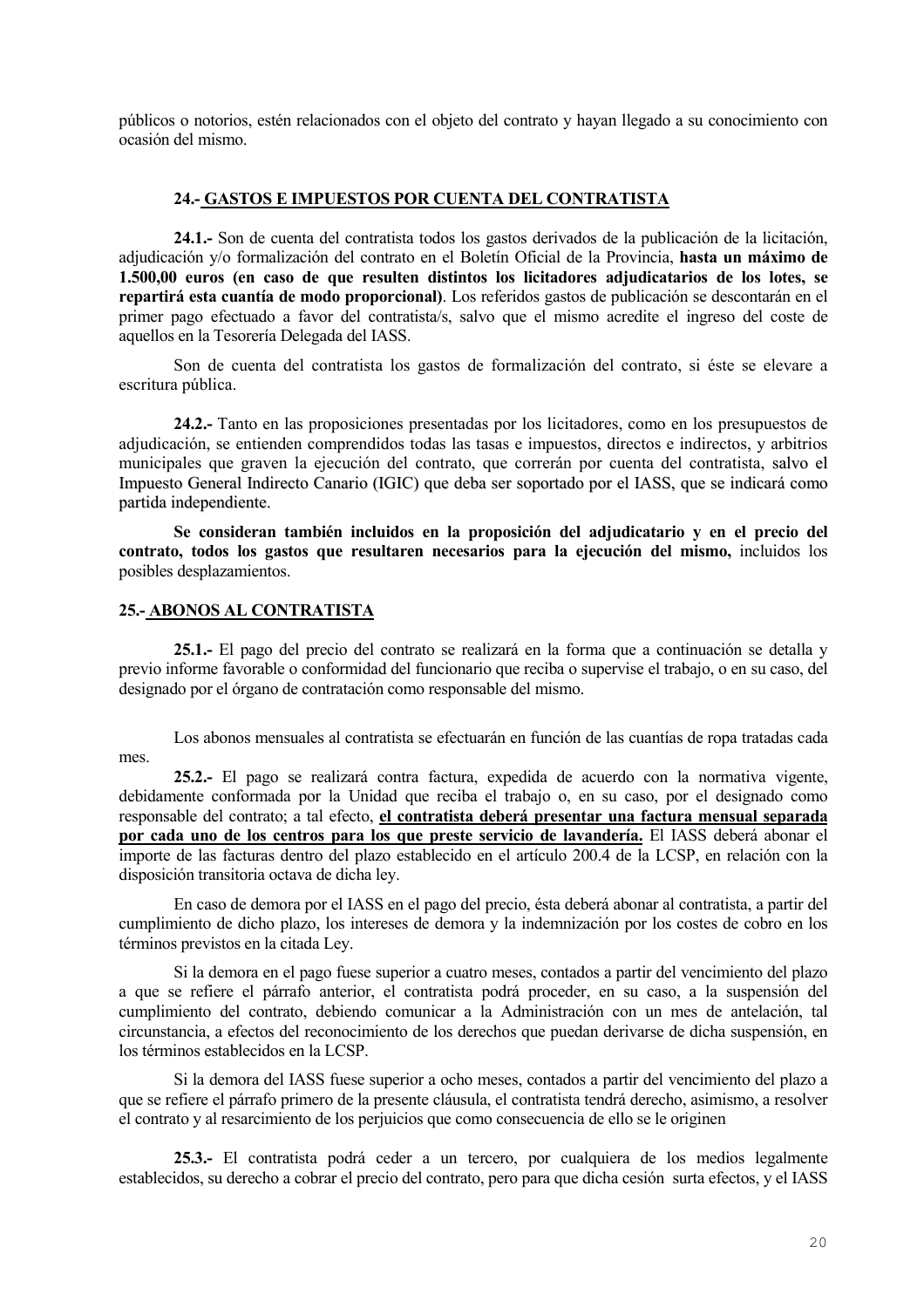expida el mandamiento de pago a favor del cesionario, es preciso que se le notifique fehacientemente a ésta última el acuerdo de cesión, según lo establecido en el artículo 201 de la LCSP.

### 26.- CUMPLIMIENTO DEFECTUOSO O INCUMPLIMIENTO PARCIAL DE LA EJECUCIÓN **DEL OBJETO DEL CONTRATO**

En el caso de que el contratista realizara defectuosamente el objeto del contrato, el órgano de contratación podrá imponer las penalidades que establecen en el pliego de prescripciones técnicas particulares.

En todo caso, las penalidades se impondrán por acuerdo del órgano de contratación, previa audiencia del contratista, por un plazo mínimo de cinco días hábiles, adoptado a propuesta del responsable del contrato si se hubiese designado, que será inmediatamente ejecutivo, y se harán efectivas mediante deducción de las cantidades que, en concepto de pago total o parcial, deban abonarse al contratista, o sobre la garantía que, en su caso, se hubiese constituido, cuando no puedan deducirse de las mencionadas facturas.

La imposición de penalidad no excluye la indemnización a que pueda tener derecho el IASS por los daños y perjuicios ocasionados por el retraso o incumplimientos imputables al contratista.

### **SUBCONTRATACIÓN**

### 28.- SUBCONTRATACIÓN

En la presente contratación solo será posible la subcontratación de la ejecución parcial de prestaciones objeto del contrato principal, hasta un 20% del importe del contrato, y previa autorización previa y expresa del órgano de contratación. Respecto a la subcontratación, habrá que estar a lo dispuesto en la LCSP.

#### $\mathbf{VI}$ **MODIFICACION DEL CONTRATO**

### 29.- MODIFICACIÓN DEL CONTRATO

29.1.- El contrato se podrá modificar por razones de interés público, de acuerdo con lo establecido en los artículos 92 bis, 92 ter, 92 quater, 194, 202 y 282 de la LCSP. En tales casos se estará a lo dispuesto en los artículos 140 y 202 de la LCSP.

29.2.- En todo caso, el órgano de contratación deberá aprobar, previamente a su ejecución, la modificación del contrato, siguiendo al efecto el procedimiento establecido en el artículo 195 de la LCSP.

29.3.- Serán obligatorias para el contratista las modificaciones del contrato que se acuerden de conformidad con lo estipulado en la cláusula anterior y en los artículos 92 bis a 92 quinquies, y 202 de la LCSP. En caso de supresión o reducción de las prestaciones a ejecutar, el contratista no tendrá derecho a reclamar indemnización alguna.

29.4.- Cuando las modificaciones supongan la introducción de nuevas unidades no previstas inicialmente, o cuvas características difieran de las previstas en el contrato, los precios a aplicar a las mismas serán fijados por la Administración, previa audiencia del contratista. Si éste no aceptase los precios fijados, el órgano de contratación podrá contratarlas con otro empresario en los mismos precios que hubiese fijado.

#### 30.- SUSPENSION DEL TRABAJO OBJETO DEL CONTRATO

Si el IASS acordare la suspensión del contrato, o aquélla tuviere lugar por la aplicación de lo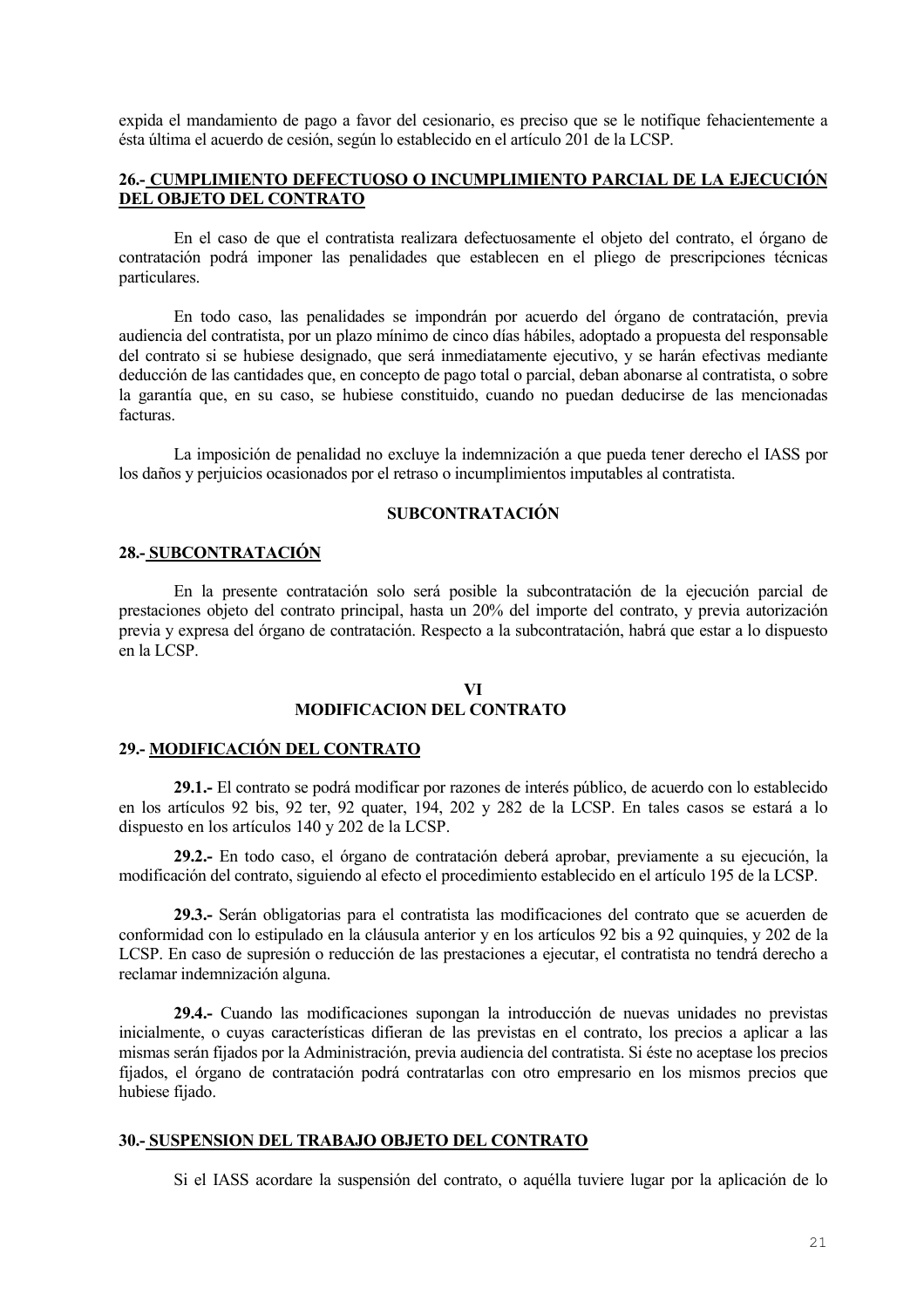dispuesto en el artículo 200.5 de la LCSP y la cláusula 25.2 del presente pliego, se levantará un acta en la que se consignarán las circunstancias que la han motivado y la situación de hecho en la ejecución de aquél.

Acordada la suspensión, el IASS abonará al contratista, en su caso, los daños y perjuicios efectivamente sufridos por éste, los cuales se cifrarán con arregio a lo dispuesto en los apartados 2 y 3 del artículo 285 de la LCSP.

#### **VII**

### **FINALIZACION DEL CONTRATO**

#### 31.- CUMPLIMIENTO DEL CONTRATO

31.1.- El contrato se entenderá cumplido por el contratista cuando éste haya realizado la totalidad de su objeto, de conformidad con lo establecido en este pliego y en el de prescripciones técnicas y a satisfacción de la Administración.

31.2.- Si los servicios no se hallan en condiciones de ser recibidos, se dejará constancia expresa de tal circunstancia y se darán las instrucciones precisas al contratista para que subsane los defectos observados, o proceda a una nueva ejecución de conformidad con lo pactado. Si, pese a ello, los trabajos efectuados no se adecuan a la prestación contratada, como consecuencia de vicios o defectos imputables al contratista, el IASS podrá rechazarla, quedando exento de la obligación de pago, y teniendo derecho, en su caso, a la recuperación del precio satisfecho hasta entonces.

### 32.- RESOLUCIÓN Y EXTINCIÓN DEL CONTRATO

32.1.- Además de en los supuestos de cumplimiento, el contrato se extinguirá por su resolución, acordada por la concurrencia de alguna de las causas previstas en los artículos 206 y 284 de la LCSP, dando lugar a los efectos previstos en los artículos 207 y 285 de la LCSP.

32.2.- A la extinción de los contratos de servicios, no podrá producirse en ningún caso la consolidación de las personas que hayan realizado los trabajos objeto del contrato como personal de la Administración contratante.

### 33.- PLAZO DE GARANTIA, Y DEVOLUCION O CANCELACIÓN DE LA GARANTÍA **DEFINITIVA**

Durante el plazo de un año a contar desde la terminación del contrato, la garantía definitiva quedará retenida a disposición de este Organismo, a efectos de responder de las obligaciones que pudieran quedar pendientes del contratista o subcontratista, correspondientes al período de vigencia del contrato, especialmente las de naturaleza salarial contraídas con sus trabajadores y con la seguridad social.

#### **35.- JURISDICCIÓN**

Las cuestiones litigiosas surgidas sobre la interpretación, modificación, resolución y efectos de ésta, serán resueltas por el órgano de contratación, cuyos acuerdos pondrán fin a la vía administrativa y serán inmediatamente ejecutivos, pudiendo ser recurridos potestativamente en reposición ante el mismo órgano que los dictó, o ser impugnado mediante recurso contencioso-administrativo, conforme a lo dispuesto en la Ley reguladora de dicha Jurisdicción.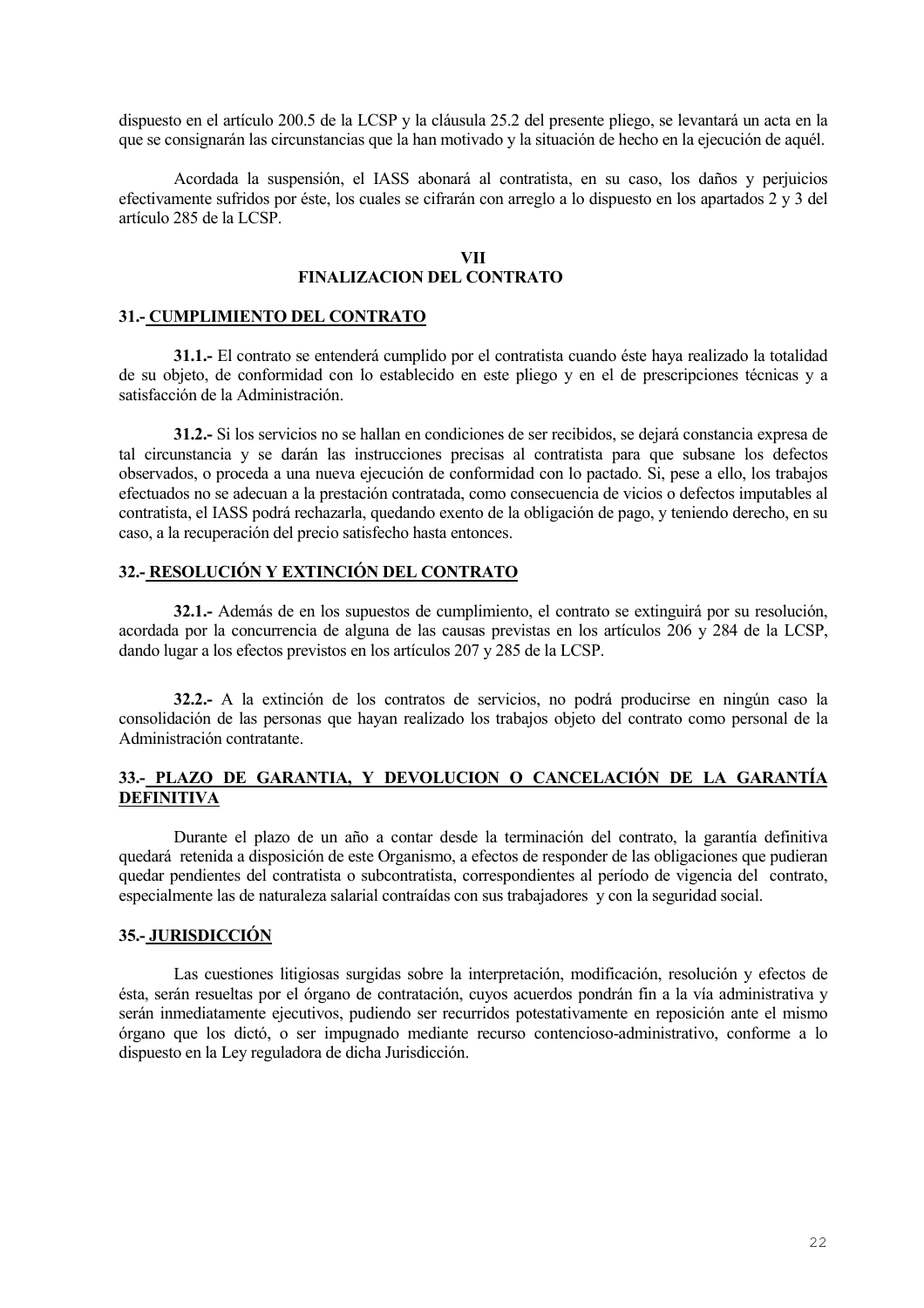### **ANEXO I**

# **DECLARACIÓN RESPONSABLE**

(para el caso de personas físicas)

| D.      |     |     |             |             |                    |           | en     | nombre   |
|---------|-----|-----|-------------|-------------|--------------------|-----------|--------|----------|
| propio, | con | NIF | $n^{\circ}$ |             | v                  | domicilio | social | en<br>de |
|         |     |     |             | $\cap$<br>◡ | <b>MANIFIESTA:</b> |           |        |          |

Que goza de plena capacidad jurídica y de obrar y no se halla incurso en ninguna de las circunstancias de incapacidad o prohibición para contratar, que se establecen en el artículo 49 de la Ley de Contratos del Sector Público 30/2007, y asimismo, se encuentra al corriente en sus obligaciones tributarias y con la Seguridad Social.

Así mismo, la persona abajo firmante autoriza al Instituto Insular de Atención Social y Sociosanitaria de Tenerife, con CIF Q3800402-D, y domicilio en la Calle Galcerán, nº 10, Santa Cruz de Tenerife a solicitar a la Agencia Estatal de Administración Tributaria, la Tesorería General de la Seguridad Social y el Excmo. Cabildo Insular de Tenerife, los datos relativos al cumplimiento de la entidad a la que representa, de sus obligaciones tributarias y con la seguridad social, a efectos de la CONTRATACIÓN DEL SERVICIO DE LAVANDERÍA DE DIVERSOS CENTROS DE LA UNIDAD SOCIOSANITARIA DEL INSTITUTO DE ATENCIÓN SOCIAL Y **SOCIOSANITARIA**, y de conformidad con lo dispuesto en el artículo 43 de la Ley General Tributaria.

Firma

NOTA: La autorización concedida por el firmante puede ser revocada en cualquier momento mediante escrito dirigido al organismo solicitante.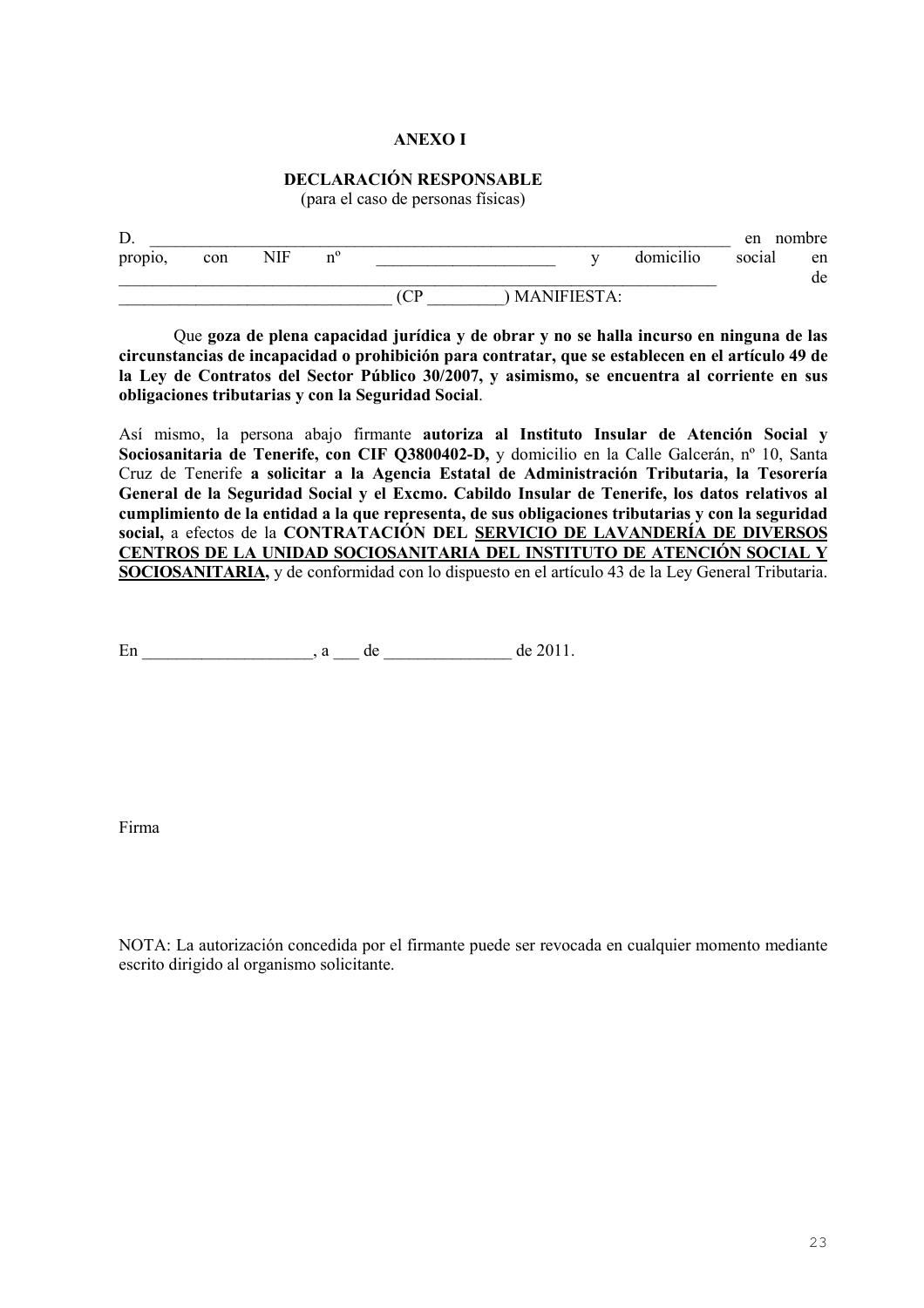#### **ANEXO II**

### **DECLARACIÓN RESPONSABLE**

(para el caso de personas jurídicas)

| D.            |               |    |    |                       |    |  |  |            | como |
|---------------|---------------|----|----|-----------------------|----|--|--|------------|------|
| representante | legal         | de | 1a | Entidad               |    |  |  |            |      |
|               |               |    |    |                       |    |  |  | con NIF nº |      |
|               |               |    |    | y domicilio social en |    |  |  |            |      |
|               |               |    |    |                       | de |  |  |            |      |
| (CP)          | ) MANIFIESTA: |    |    |                       |    |  |  |            |      |

Que la Entidad representada , goza de plena capacidad jurídica y de obrar, y que tanto aquélla como su representante legal, no se hallan comprendidos en ninguna de las circunstancias de incapacidad o prohibición para contratar, que se establecen en el artículo 49 de la Ley 30/2007, de Contratos del Sector Público y asimismo, se encuentra al corriente en sus obligaciones tributarias y con la Seguridad Social.

Así mismo, la persona abajo firmante autoriza al Instituto Insular de Atención Social y Sociosanitaria de Tenerife, con CIF Q3800402-D, y domicilio en la Calle Galcerán, nº 10, Santa Cruz de Tenerife a solicitar a la Agencia Estatal de Administración Tributaria, la Tesorería General de la Seguridad Social y el Excmo. Cabildo Insular de Tenerife, los datos relativos al cumplimiento de la entidad a la que representa, de sus obligaciones tributarias y con la seguridad social, a efectos de la CONTRATACIÓN DEL SERVICIO DE LAVANDERÍA DE DIVERSOS CENTROS DE LA SOCIOSANITARIA **INSTITUTO** DE **ATENCIÓN UNIDAD** DEL **SOCIAL** Y SOCIOSANITARIA, y de conformidad con lo dispuesto en el artículo 43 de la Ley General Tributaria.

En  $, a$  de  $de$  2011.

Firma

NOTA: La autorización concedida por el firmante puede ser revocada en cualquier momento mediante escrito dirigido al organismo solicitante.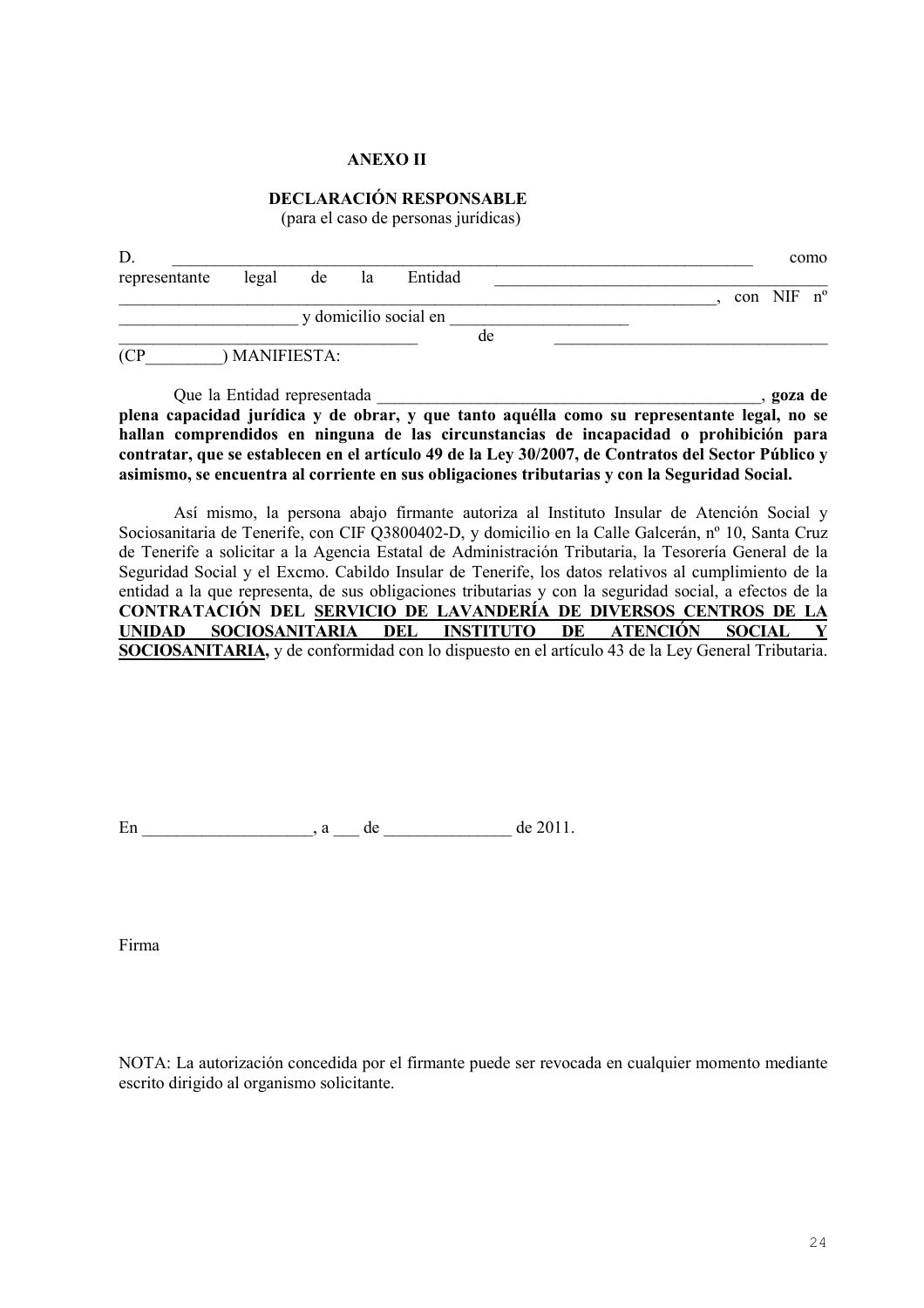## **ANEXO III**

#### **MODELO DE OFERTA** (sobre número 3)

Cláusulas Administrativas Particulares y del de Prescripciones Técnicas Particulares que han de regir el SERVICIO DE LAVANDERÍA DE DIVERSOS CENTROS DE LA UNIDAD SOCIOSANITARIA DEL INSTITUTO DE ATENCIÓN SOCIAL Y SOCIOSANITARIA, declara expresamente aceptar el contenido íntegro de los mismos, comprometiéndose a realizar el mencionado servicio por los precios que a continuación se enuncian:

Lote número \_\_\_\_\_\_ Centro

- $\bullet$ aplicable.....)
- Precio por kilogramo de ropa de forma..............................., sin IGIC. (IGIC aplicable.....)

Debe tenerse en cuenta que en la Residencia Mayores de Ofra y Hospital Santísima Trinidad únicamente se prestará servicio de lavandería de ropa plana

Y asimismo, la empresa que represento, se compromete a realizar el servicio de repasado y cosido de prendas en caso de deterioro, rotura o pequeños desperfectos, incluyendo reposición de botones y trabillas, todo ello sin coste para la Administración, para los siguientes lotes

Lugar, fecha y firma.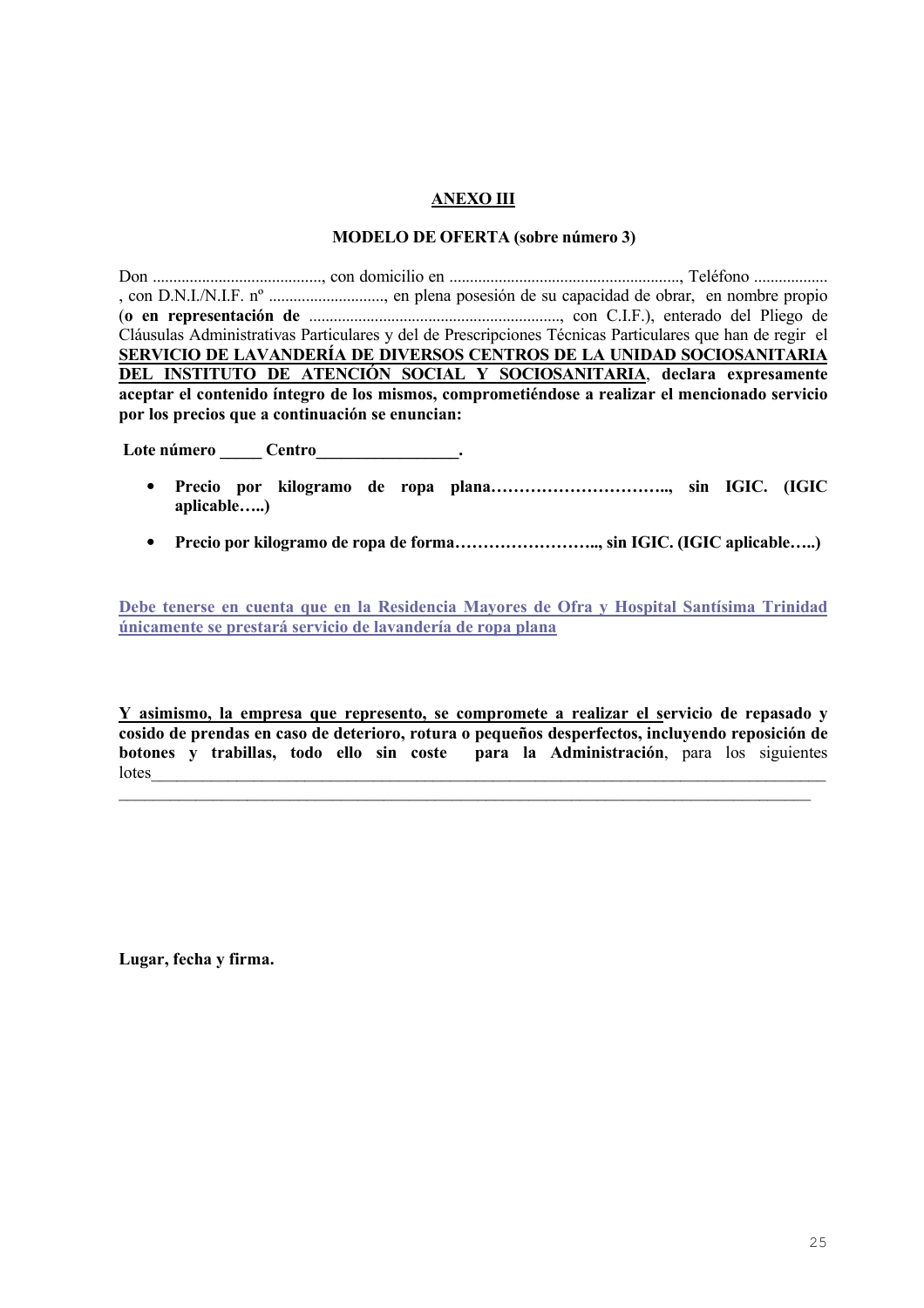### **ANEXO IV**

#### MODELO DE OFERTA CRITERIOS 3 Y 4 (sobre número 2)

Cláusulas Administrativas Particulares y del de Prescripciones Técnicas Particulares que han de regir el SERVICIO DE LAVANDERÍA DE DIVERSOS CENTROS DE LA UNIDAD SOCIOSANITARIA DEL INSTITUTO DE ATENCIÓN SOCIAL Y SOCIOSANITARIA, declara expresamente aceptar el contenido íntegro de los mismos, comprometiéndose a realizar las siguientes mejoras durante la ejecución del contrato, para los siguientes Lotes:

Lote número \_\_\_\_\_\_\_ Centro\_\_\_\_\_\_\_\_\_\_\_\_\_\_\_\_\_\_:

Lugar, fecha y firma.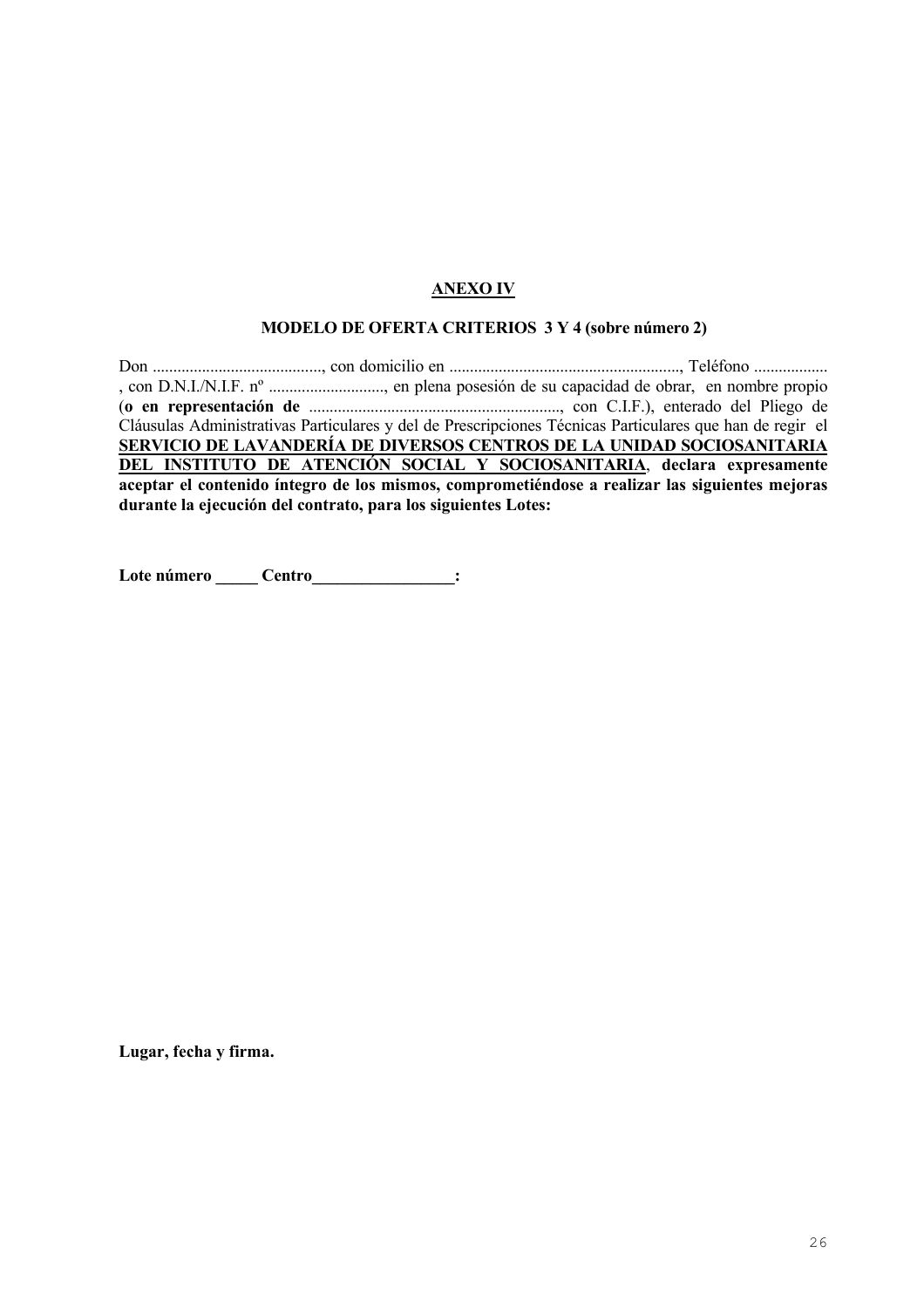### ANEXO IV

#### **MODELO AVAL**

 $La$ Entidad (razón social de la entidad de crédito o sociedad de garantía  ${\rm reciprocal}$  con CIF n<sup>o</sup> \_\_\_\_\_\_\_\_\_\_\_\_\_\_\_\_\_, con domicilio (a efectos de noti ficación y requerimientos) en TTTTTTTTTTTTTTTTTTTTTTTTTTTTTTTTTTTTTTTTTTTTTTTTTT 1\*1 TTTTTTTTTTTTTTTTTTTTTTTTTTTTTTTTTTTTTTTT% TTTTTTTTT!  " !  de los apoderados) con poderes suficientes para obligarle en este acto, según contra en el segunto de la contradicción de la contra resulta de la verificación de la representación de la parte inferior de este documento. **AVALA** 

|          |  |        |  |  | A: (nombre y apellidos o razón social del avalado)                                                    |                   |         |     |         |                 |  |     |
|----------|--|--------|--|--|-------------------------------------------------------------------------------------------------------|-------------------|---------|-----|---------|-----------------|--|-----|
|          |  |        |  |  |                                                                                                       |                   | con CIF |     |         | en virtud de lo |  |     |
|          |  |        |  |  | dispuesto por el artículo 83 de la Ley 30/2007, de Contratos del Sector Público para responder de las |                   |         |     |         |                 |  |     |
|          |  |        |  |  | obligaciones derivadas de la CONTRATACIÓN DEL SERVICIO DE LAVANDERÍA DE                               |                   |         |     |         |                 |  |     |
|          |  |        |  |  | DIVERSOS CENTROS DE LA UNIDAD SOCIOSANITARIA DEL INSTITUTO DE ATENCIÓN                                |                   |         |     |         |                 |  |     |
|          |  |        |  |  | <b>SOCIAL Y SOCIOSANITARIA</b> , ante el Organismo Autónomo denominado "Instituto Insular de          |                   |         |     |         |                 |  |     |
| Atención |  | Social |  |  | Sociosanitaria"                                                                                       |                   |         | por | importe | de              |  | (en |
| letras)  |  |        |  |  |                                                                                                       |                   |         |     |         |                 |  |     |
|          |  |        |  |  |                                                                                                       | euros (en cifras) |         |     |         |                 |  |     |

La entidad avalista declara bajo su responsabilidad, que cumple los requisitos previstos en el artículo 56.2 del Reglamento general de la Ley de Contratos de las Administraciones Públicas.

Este aval se otorga solidariamente respecto al obligado principal, con renuncia expresa al beneficio de excusión y con compromiso de pago al primer requerimiento de las Administraciones Públicas, con sujeción a los términos previstos en la legislación de contratos de las Administraciones Públicas, en sus normas de desarrollo y en la normativa reguladora de la Caja General de Depósitos.

El presente aval estará en vigor hasta que el órgano de contratación o quien en su nombre sea habilitado legalmente para ello autorice su cancelación o devolución de acuerdo con lo establecido en la Ley de Contratos de las Administraciones Públicas y legislación complementaria.

| (lugar y fecha)              |
|------------------------------|
| (razón social de la entidad) |
| (firma de los Apoderados)    |